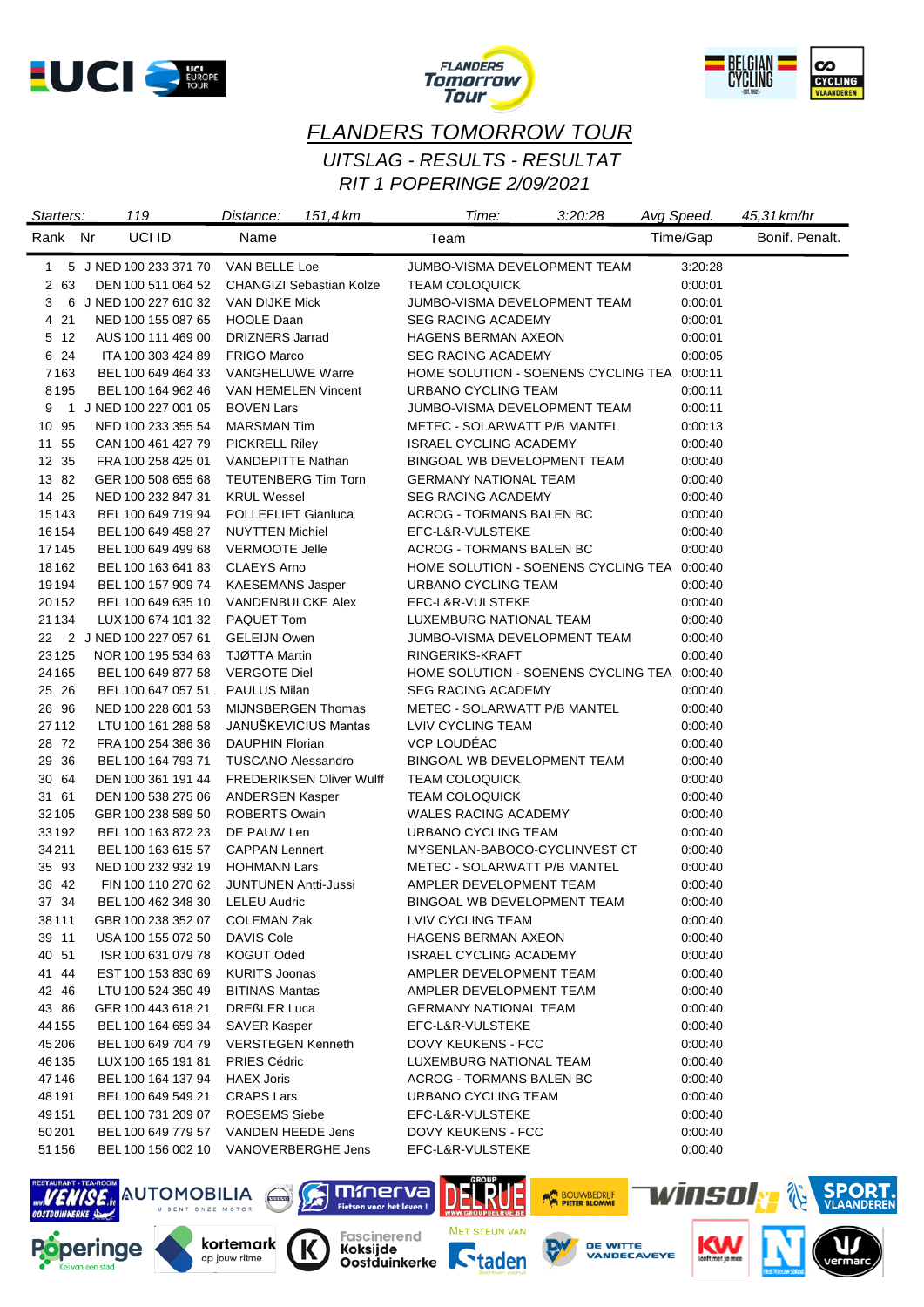





# *FLANDERS TOMORROW TOUR RIT 1 POPERINGE 2/09/2021 UITSLAG - RESULTS - RESULTAT*

| Starters: | 119                    | 151,4 km<br>Distance:               | Time:                                           | 3:20:28 | Avg Speed. | 45,31 km/hr    |
|-----------|------------------------|-------------------------------------|-------------------------------------------------|---------|------------|----------------|
| Rank Nr   | UCI ID                 | Name                                | Team                                            |         | Time/Gap   | Bonif. Penalt. |
| 52212     | BEL 100 156 752 81     | <b>CASSAERT Loran</b>               | MYSENLAN-BABOCO-CYCLINVEST CT                   |         | 0:00:40    |                |
| 53131     | LUX 100 349 995 03     | <b>BETTENDORFF Loïc</b>             | LUXEMBURG NATIONAL TEAM                         |         | 0:00:40    |                |
| 54 161    | BEL 100 649 275 38     | <b>BERCKMOES Jenno</b>              | HOME SOLUTION - SOENENS CYCLING TEA 0:00:40     |         |            |                |
| 55 106    | GBR 100 646 546 25     | <b>TRUELOVE William</b>             | <b>WALES RACING ACADEMY</b>                     |         | 0:00:40    |                |
| 56144     | BEL 100 649 847 28     | <b>STEVENS Daan</b>                 | ACROG - TORMANS BALEN BC                        |         | 0:00:40    |                |
| 57114     | LUX 100 153 331 55     | KOCKELMANN Raphaël                  | LVIV CYCLING TEAM                               |         | 0:00:40    |                |
| 58        | 4 J NED 100 226 848 46 | VAN DIJKE Tim                       | JUMBO-VISMA DEVELOPMENT TEAM                    |         | 0:00:40    |                |
| 59 41     | LTU 100 524 353 52     | <b>MIKUTIS Aivaras</b>              | AMPLER DEVELOPMENT TEAM                         |         | 0.00:40    |                |
| 60 94     | NED 100 228 547 96     | <b>KOSTER Adne</b>                  | METEC - SOLARWATT P/B MANTEL                    |         | 0:00:40    |                |
| 61 193    | BEL 100 649 328 91     | DE WEERT Robbe                      | URBANO CYCLING TEAM                             |         | 0:00:40    |                |
| 62 166    | BEL 100 649 838 19     | <b>VIDTS Obie</b>                   | HOME SOLUTION - SOENENS CYCLING TEA 0:00:40     |         |            |                |
| 63185     | BEL 100 164 203 63     | <b>HOUTEKIER Justin</b>             | INDULEK - DOLTCINI - DERITO CYCLING TEA 0:00:40 |         |            |                |
| 64 31     | BEL 100 832 107 25     | DE VILLE DE GOYET Ivan              | BINGOAL WB DEVELOPMENT TEAM                     |         | 0:00:40    |                |
| 65 52     | ISR 100 565 503 74     | DAVIDZON Lahav                      | <b>ISRAEL CYCLING ACADEMY</b>                   |         | 0:00:40    |                |
| 66204     | BEL 100 164 875 56     | VANDEN HEEDE Niels                  | DOVY KEUKENS - FCC                              |         | 0:00:40    |                |
| 67        | 3 J NOR 100 197 590 82 | STAUNE-MITTET Johannes              | JUMBO-VISMA DEVELOPMENT TEAM                    |         | 0:00:40    |                |
| 68142     | BEL 100 163 598 40     | <b>BROUWERS Arno</b>                | <b>ACROG - TORMANS BALEN BC</b>                 |         | 0:00:40    |                |
| 69133     | LUX 100 165 189 79     | <b>KLUCKERS Arthur</b>              | LUXEMBURG NATIONAL TEAM                         |         | 0:00:40    |                |
| 70 56     | CAN 100 596 712 49     | PLAMONDON Robin                     | <b>ISRAEL CYCLING ACADEMY</b>                   |         | 0:00:40    |                |
| 71 73     | FRA 100 235 191 47     | <b>JOLLY Maxime</b>                 | <b>VCP LOUDEAC</b>                              |         | 0:00:40    |                |
| 72 66     | DEN 100 361 204 57     | <b>LEVY William</b>                 | <b>TEAM COLOQUICK</b>                           |         | 0:00:40    |                |
| 73 22     | GBR 100 642 943 11     | DAY Thomas                          | SEG RACING ACADEMY                              |         | 0:00:40    |                |
| 74 92     | NED 100 226 811 09     | <b>BROEX Victor</b>                 | METEC - SOLARWATT P/B MANTEL                    |         | 0:00:40    |                |
| 75 101    | GBR 100 238 633 94     | <b>BECKETT Samuel</b>               | <b>WALES RACING ACADEMY</b>                     |         | 0:00:40    |                |
| 76 136    | LUX 100 350 004 12     | <b>WENZEL Mats</b>                  | LUXEMBURG NATIONAL TEAM                         |         | 0:00:40    |                |
| 77 13     | USA 100 514 688 87     | <b>LANGE Colby</b>                  | <b>HAGENS BERMAN AXEON</b>                      |         | 0:03:53    |                |
| 78 76     | FRA 100 272 475 83     | PLUSQUELLEC Yann                    | <b>VCP LOUDEAC</b>                              |         | 0:03:58    |                |
| 79 1 64   | BEL 100 164 994 78     | VAN MULDERS Brent                   | HOME SOLUTION - SOENENS CYCLING TEA 0:03:58     |         |            |                |
| 80196     | GBR 100 238 770 37     | <b>KELLY Adam</b>                   | URBANO CYCLING TEAM                             |         | 0:03:58    |                |
| 81 75     | FRA 100 156 982 20     | <b>LIMOUSIN Maxime</b>              | VCP LOUDÉAC                                     |         | 0:08:45    |                |
| 82 71     | FRA 100 257 408 51     | GILBERT Aurélien                    | VCP LOUDÉAC                                     |         | 0:08:45    |                |
| 83 53     | ISR 100 597 180 32     | <b>TENE Rotem</b>                   | <b>ISRAEL CYCLING ACADEMY</b>                   |         | 0:08:45    |                |
| 84182     | BEL 100 163 659 04     | <b>COLLIE Lars</b>                  | INDULEK - DOLTCINI - DERITO CYCLING TEA 0:09:32 |         |            |                |
| 85 205    | BEL 100 760 667 74     | <b>VERCOUILLIE Victor</b>           | DOVY KEUKENS - FCC                              |         | 0:09:32    |                |
| 86202     | BEL 100 913 919 66     | <b>CORIJN Gianni</b>                | DOVY KEUKENS - FCC                              |         | 0:09:32    |                |
| 87 33     | BEL 100 525 895 42     | <b>FASTRES Noah</b>                 | BINGOAL WB DEVELOPMENT TEAM                     |         | 0:09:36    |                |
| 88153     |                        | BEL 100 649 715 90 LAURYSSEN Yorben | EFC-L&R-VULSTEKE                                |         | 0:09:36    |                |
| 89 81     | GER 100 490 391 40     | <b>ROSNER Linus</b>                 | <b>GERMANY NATIONAL TEAM</b>                    |         | 0:09:36    |                |
| 90181     | BEL 100 650 077 64     | <b>CLAUS Benoît</b>                 | INDULEK - DOLTCINI - DERITO CYCLING TEA 0:09:36 |         |            |                |
| 91 1 23   | NOR 100 205 346 78     | <b>SKRETTEBERG Mathias</b>          | RINGERIKS-KRAFT                                 |         | 0:09:36    |                |
| 92115     | GBR 100 161 315 85     | <b>ROBINSON Oliver</b>              | LVIV CYCLING TEAM                               |         | 0:09:36    |                |
| 93141     | BEL 100 644 197 04     | <b>HUYS Branko</b>                  | <b>ACROG - TORMANS BALEN BC</b>                 |         | 0:09:36    |                |
| 94 184    | BEL 100 163 772 20     | <b>DECUYPERE Nathan</b>             | INDULEK - DOLTCINI - DERITO CYCLING TEA 0:09:36 |         |            |                |
| 95 54     | AUS 100 823 552 06     | <b>MACKELLAR Alastair</b>           | <b>ISRAEL CYCLING ACADEMY</b>                   |         | 0:11:03    |                |
| 96 14     | USA 100 531 553 74     | <b>GARRISON Michael</b>             | HAGENS BERMAN AXEON                             |         | 0:11:03    |                |
| 97186     | NED 100 234 160 83     | <b>LUITEN Niels</b>                 | INDULEK - DOLTCINI - DERITO CYCLING TEA 0:13:22 |         |            |                |
| 98 103    | GBR 100 238 841 11     | <b>BURKE Matthew</b>                | WALES RACING ACADEMY                            |         | 0:13:22    |                |
| 99124     | NOR 100 196 099 46     | SØRBØ Magnus                        | RINGERIKS-KRAFT                                 |         | 0.16:33    |                |
| 100 65    | DEN 100 546 757 49     | <b>KJELDSEN Christian</b>           | <b>TEAM COLOQUICK</b>                           |         | 0:16:33    |                |
| 101 45    | EST 100 153 833 72     | MIRZOJEV Artjom                     | AMPLER DEVELOPMENT TEAM                         |         | 0.16:33    |                |
| 102215    | NOR 100 206 213 72     | STRAND Peder Dahl                   | MYSENLAN-BABOCO-CYCLINVEST CT                   |         | 0:16:33    |                |
|           |                        |                                     |                                                 |         |            |                |

ELRUE

MET STEUN VAN

IJ

**POLYVBEDRUF** 



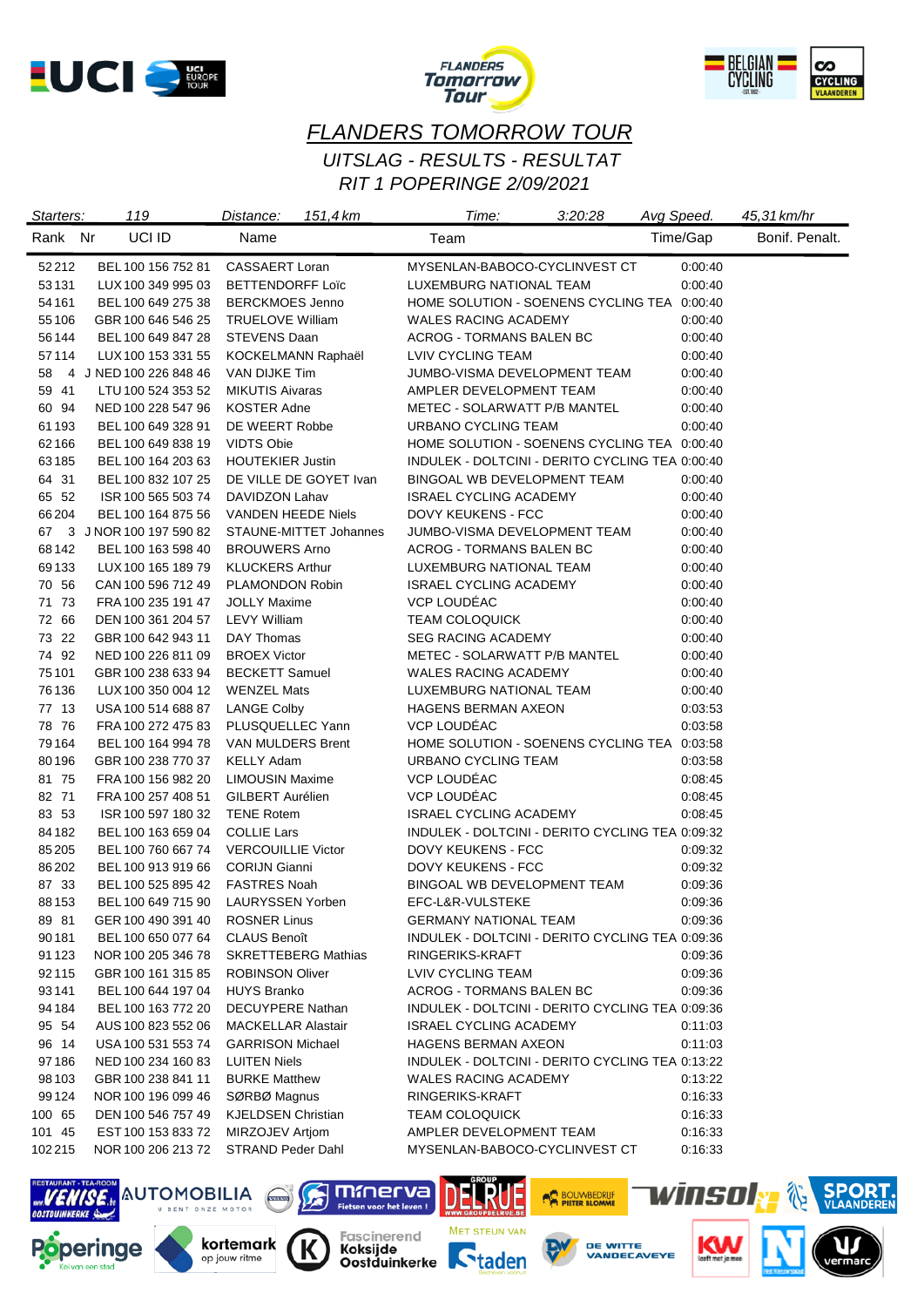





# *FLANDERS TOMORROW TOUR RIT 1 POPERINGE 2/09/2021 UITSLAG - RESULTS - RESULTAT*

| Starters: | 119                | Distance:           | 151.4 km                 | Time:                         | 3:20:28 | Avg Speed. | 45.31 km/hr    |
|-----------|--------------------|---------------------|--------------------------|-------------------------------|---------|------------|----------------|
| Rank      | UCI ID<br>Nr       | Name                |                          | Team                          |         | Time/Gap   | Bonif, Penalt. |
| 103 43    | EST 100 636 770 46 | KARPENKO Gleb       |                          | AMPLER DEVELOPMENT TEAM       |         | 0:16:33    |                |
| 104 122   | NOR 100 590 347 86 |                     | SONGSTAD Jørgen Wergelan | RINGERIKS-KRAFT               |         | 0:16:33    |                |
| 105 62    | DEN 100 517 280 60 | ANDERSEN Mads       |                          | <b>TEAM COLOQUICK</b>         |         | 0.21:50    |                |
| 106 121   | NOR 100 200 502 84 | FJELDSTAD Øyvind    |                          | RINGERIKS-KRAFT               |         | 0.31:48    |                |
| 107 15    | USA 100 162 071 65 | JONES Simon         |                          | <b>HAGENS BERMAN AXEON</b>    |         | 0.31:48    |                |
| 108 104   | GBR 100 644 173 77 | JAMES-MORRIS Liam   |                          | <b>WALES RACING ACADEMY</b>   |         | 0.31:48    |                |
| 109214    | NZL 100 216 763 49 | <b>GRAVE Oliver</b> |                          | MYSENLAN-BABOCO-CYCLINVEST CT |         | 0:32:35    |                |
| 110 203   | BEL 100 164 140 00 | <b>HANNE Milan</b>  |                          | DOVY KEUKENS - FCC            |         | 0.35:26    |                |
| 111 91    | NED 100 227 977 11 | ARTZ Huub           |                          | METEC - SOLARWATT P/B MANTEL  |         | 0.35:26    |                |

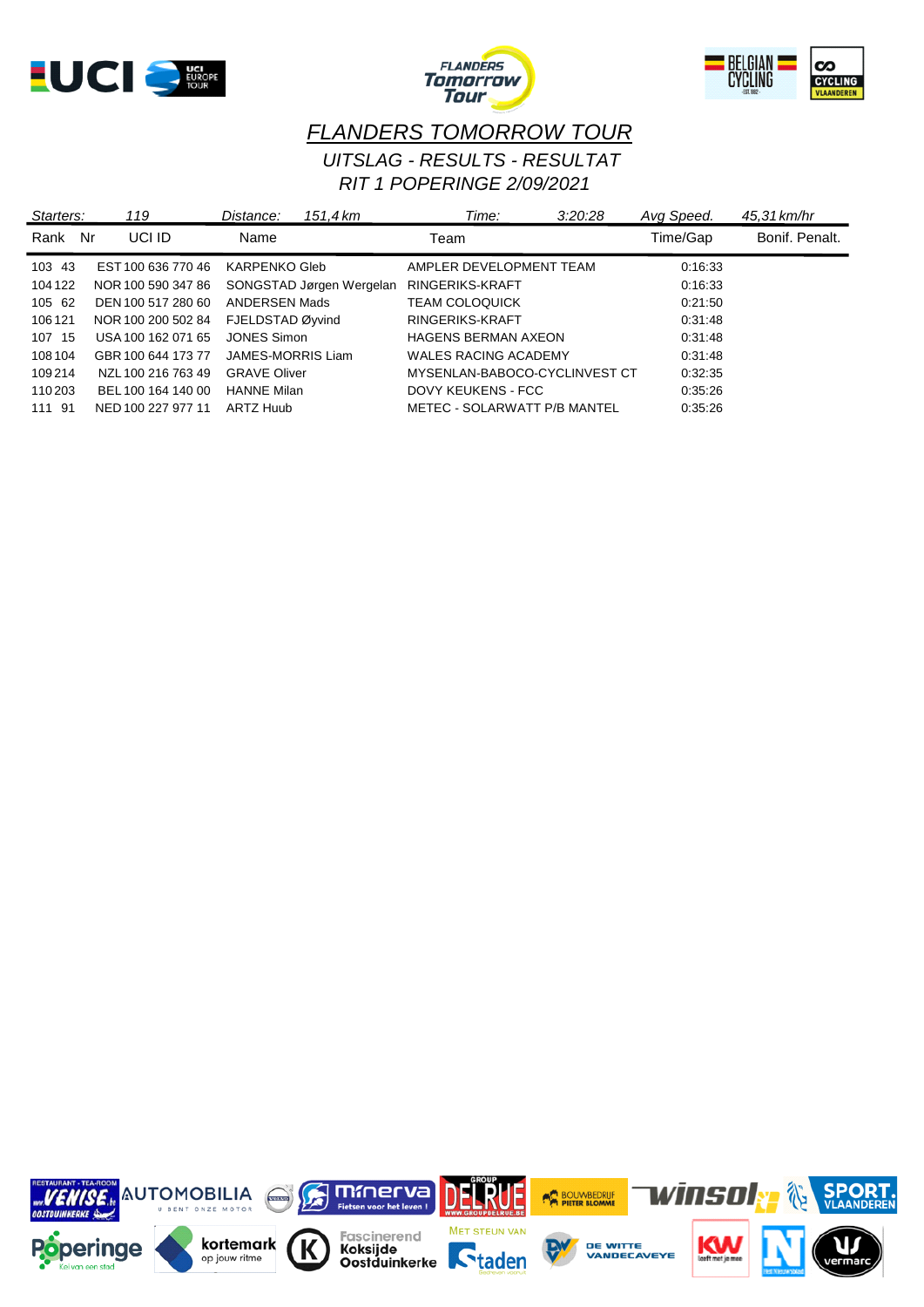



#### *Puntenklassement-Classement des points-Points classification*

*(Punten aankomst + Rushes - Points arrivée + Rushes - Points Finish + sprints)*

*RIT 2 STADEN 3/09/2021* 

| Rang |     | Rugnr Naam-Nom              | Ploeg-Equipe                         | <b>Punten-Points</b> |
|------|-----|-----------------------------|--------------------------------------|----------------------|
|      |     | 5 VAN BELLE Loe             | JUMBO-VISMA DEVELOPMENT TEAM         | 30                   |
| 2    |     | 63 CHANGIZI Sebastian Kolze | <b>TEAM COLOQUICK</b>                | 28                   |
| 3    |     | 6 VAN DIJKE Mick            | JUMBO-VISMA DEVELOPMENT TEAM         | 26                   |
| 4    |     | 21 HOOLE Daan               | <b>SEG RACING ACADEMY</b>            | 24                   |
| 5    |     | 12 DRIZNERS Jarrad          | <b>HAGENS BERMAN AXEON</b>           | 22                   |
| 6    |     | 24 FRIGO Marco              | <b>SEG RACING ACADEMY</b>            | 20                   |
| 7    | 163 | VANGHELUWE Warre            | HOME SOLUTION - SOENENS CYCLING TEAM | 18                   |
| 8    |     | 195 VAN HEMELEN Vincent     | URBANO CYCLING TEAM                  | 16                   |
| 9    |     | <b>BOVEN Lars</b>           | JUMBO-VISMA DEVELOPMENT TEAM         | 14                   |
| 10   | 95  | MARSMAN Tim                 | METEC - SOLARWATT P/B MANTEL         | 12                   |
| 11   |     | 55 PICKRELL Riley           | ISRAEL CYCLING ACADEMY               | 10                   |
| 12   |     | 35 VANDEPITTE Nathan        | BINGOAL WB DEVELOPMENT TEAM          | 8                    |
| 13   |     | 82 TEUTENBERG Tim Torn      | <b>GERMANY NATIONAL TEAM</b>         | 6                    |
| 14   | 25  | <b>KRUL Wessel</b>          | <b>SEG RACING ACADEMY</b>            | 4                    |
| 15   |     | 143 POLLEFLIET Gianluca     | ACROG - TORMANS BALEN BC             | 2                    |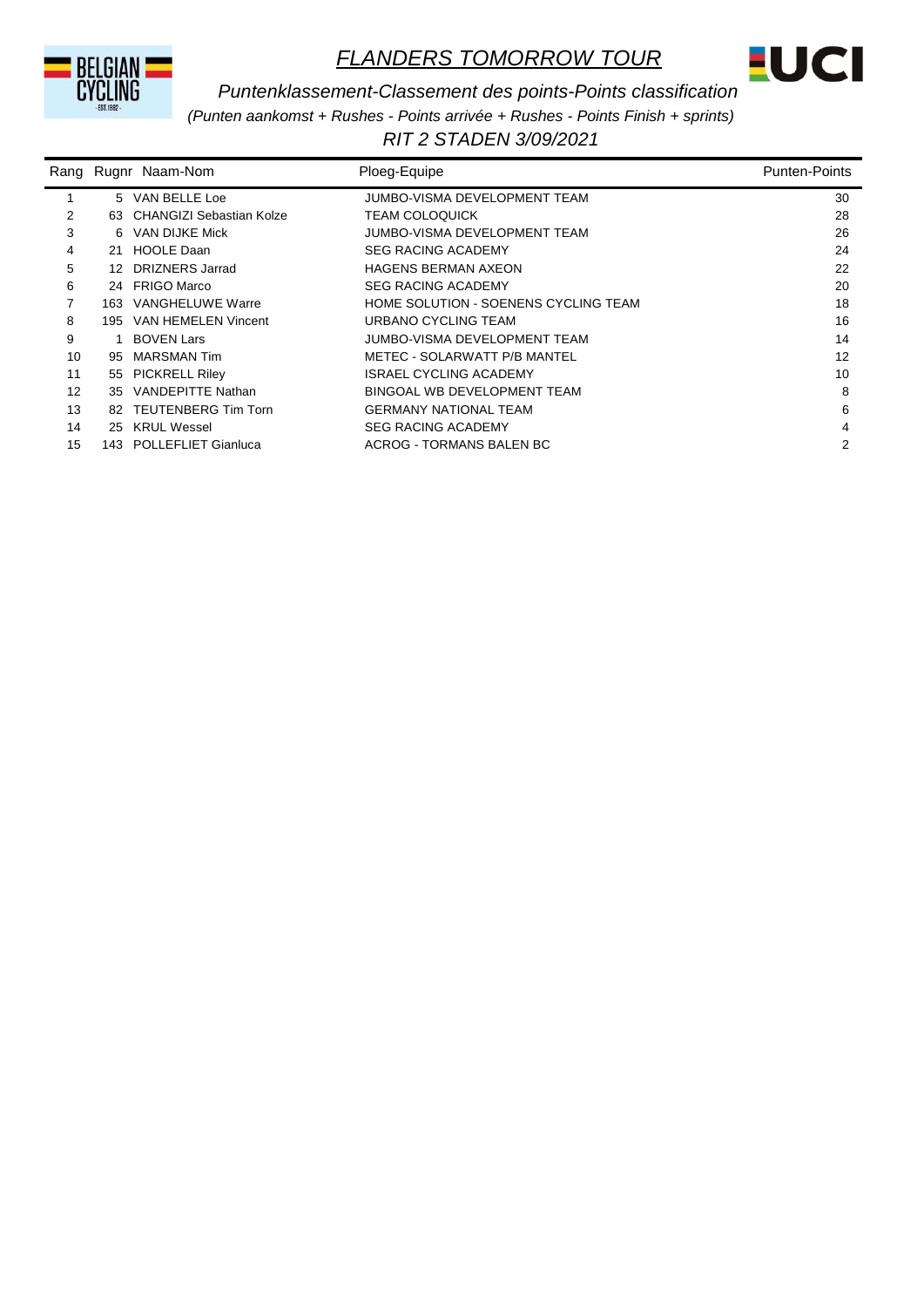





# *RIT 1 POPERINGE 2/09/2021 FLANDERS TOMORROW TOUR*

*Rushes - Sprint Intermediaires - Intermediate Sprints*

| Rank Nr |                           | Name                   | Team                         | <b>Bonification</b> |
|---------|---------------------------|------------------------|------------------------------|---------------------|
|         | <b>Sprint 1 (68,4 km)</b> |                        |                              |                     |
|         |                           | 82 TEUTENBERG Tim Torn | <b>GERMANY NATIONAL TEAM</b> | 0.00.00             |
| 2       |                           | 13 LANGE Colby         | <b>HAGENS BERMAN AXEON</b>   | 0.00.00             |
| 3       |                           | 6 VAN DIJKE Mick       | JUMBO-VISMA DEVELOPMENT TEAM | 0:00:00             |
|         |                           |                        |                              |                     |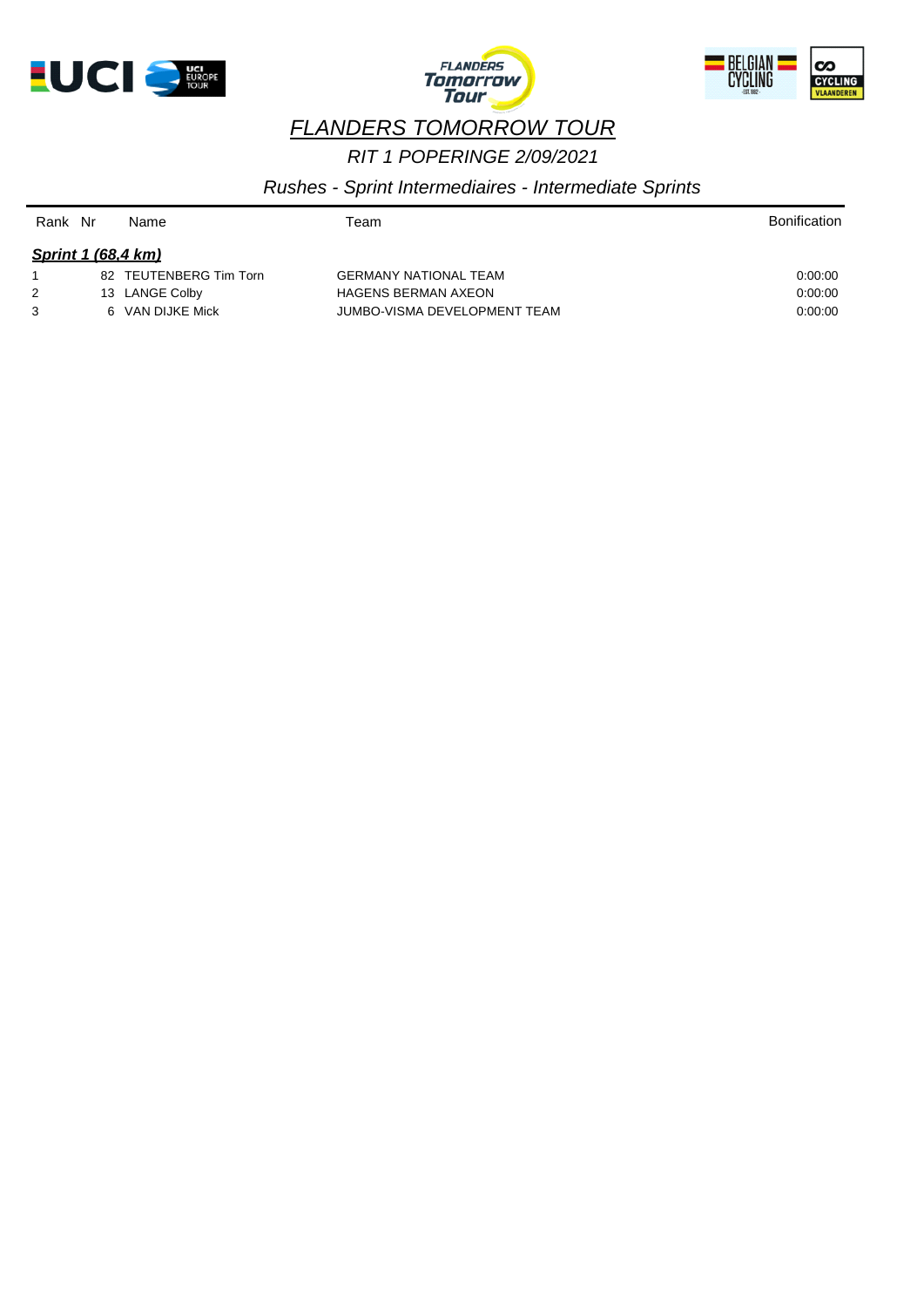



## *Rushesklassement - Classement rushs - Rushes classification*

| Rank Nr |                        | Name                        | Team                         | Points |
|---------|------------------------|-----------------------------|------------------------------|--------|
|         | Rush 1 (106 km)        |                             |                              |        |
|         |                        | 5 VAN BELLE Loe             | JUMBO-VISMA DEVELOPMENT TEAM | 5      |
| 2       |                        | 21 HOOLE Daan               | <b>SEG RACING ACADEMY</b>    | 3      |
| 3       |                        | 6 VAN DIJKE Mick            | JUMBO-VISMA DEVELOPMENT TEAM | 2      |
|         | <u>Rush 2 (136 km)</u> |                             |                              |        |
|         |                        | 24 FRIGO Marco              | <b>SEG RACING ACADEMY</b>    | 5      |
| 2       |                        | 5 VAN BELLE Loe             | JUMBO-VISMA DEVELOPMENT TEAM | 3      |
| 3       |                        | 63 CHANGIZI Sebastian Kolze | <b>TEAM COLOQUICK</b>        | 2      |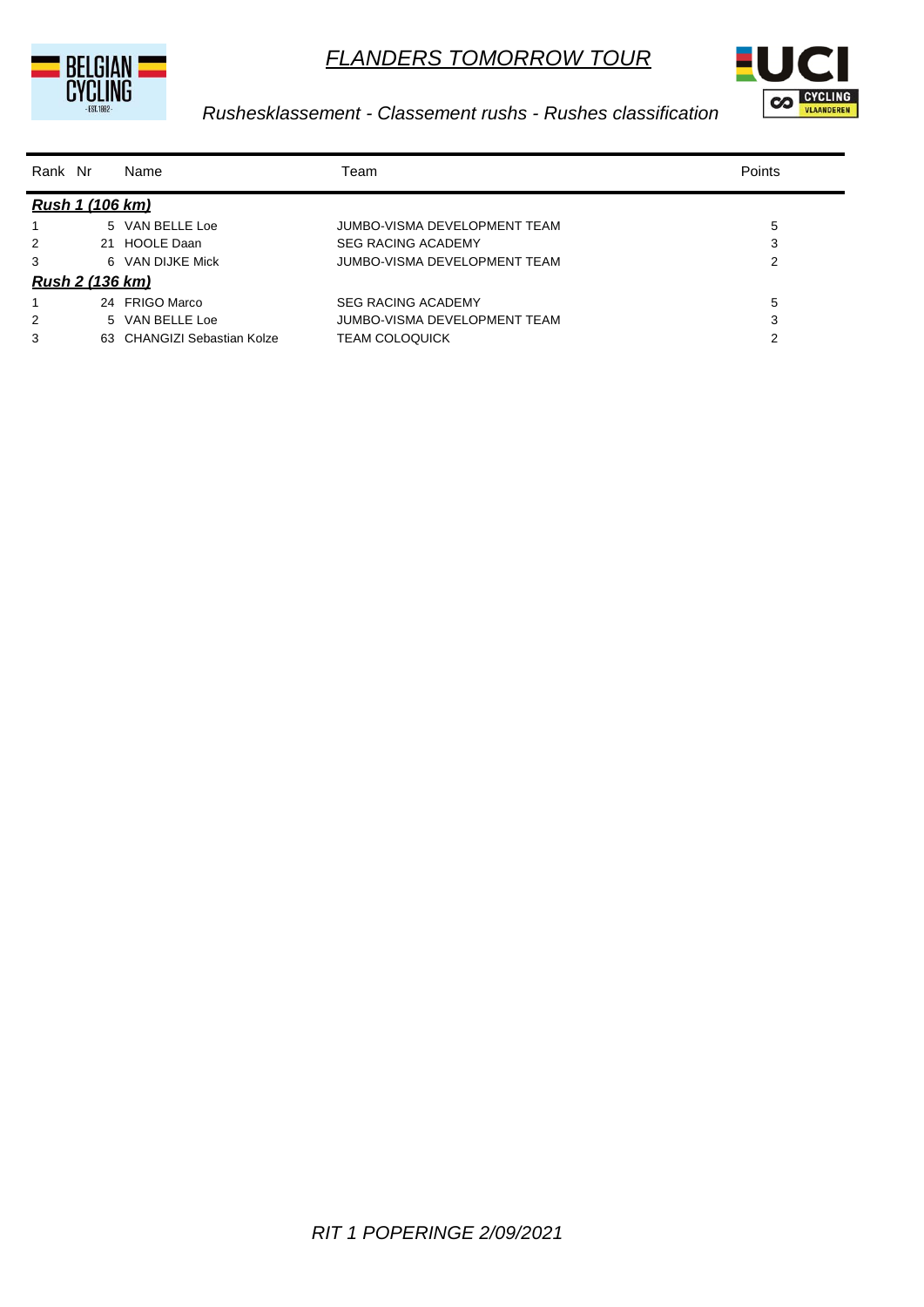





# *Ploegen klassement-Classement par équipes- Team Classification*

## *RIT 1 POPERINGE 2/09/2021*

| Rank | Team                                     | Time       | Places | 1st rider |
|------|------------------------------------------|------------|--------|-----------|
| 1    | <b>JUMBO-VISMA DEVELOPMENT TEAM</b>      | 3 10:01:36 | 13     |           |
| 2    | <b>SEG RACING ACADEMY</b>                | 3 10:02:10 | 24     | 4         |
| 3    | <b>TEAM COLOQUICK</b>                    | 3 10:02:45 | 63     | 2         |
| 4    | HOME SOLUTION - SOENENS CYCLING TEAM     | 3 10:02:55 | 49     |           |
| 5    | URBANO CYCLING TEAM                      | 3 10:02:55 | 60     | 8         |
| 6    | METEC - SOLARWATT P/B MANTEL             | 3 10:02:57 | 71     | 10        |
| 7    | BINGOAL WB DEVELOPMENT TEAM              | 3 10:03:24 | 78     | 12        |
| 8    | <b>ACROG - TORMANS BALEN BC</b>          | 3 10:03:24 | 79     | 15        |
| 9    | EFC-L&R-VULSTEKE                         | 3 10:03:24 | 80     | 16        |
| 10   | <b>ISRAEL CYCLING ACADEMY</b>            | 3 10:03:24 | 116    | 11        |
| 11   | AMPLER DEVELOPMENT TEAM                  | 3 10:03:24 | 119    | 36        |
| 12   | <b>LUXEMBURG NATIONAL TEAM</b>           | 3 10:03:24 | 120    | 21        |
| 13   | LVIV CYCLING TEAM                        | 3 10:03:24 | 122    | 27        |
| 14   | <b>DOVY KEUKENS - FCC</b>                | 3 10:03:24 | 161    | 45        |
| 15   | <b>WALES RACING ACADEMY</b>              | 3 10:03:24 | 162    | 32        |
| 16   | <b>HAGENS BERMAN AXEON</b>               | 3 10:05:58 | 121    | 5         |
| 17   | VCP LOUDÉAC                              | 3 10:06:42 | 177    | 28        |
| 18   | <b>GERMANY NATIONAL TEAM</b>             | 3 10:12:20 | 145    | 13        |
| 19   | MYSENLAN-BABOCO-CYCLINVEST CT            | 3 10:19:17 | 188    | 34        |
| 20   | INDULEK - DOLTCINI - DERITO CYCLING TEAM | 3 10:21:12 | 237    | 63        |
| 21   | RINGERIKS-KRAFT                          | 3 10:28:13 | 213    | 23        |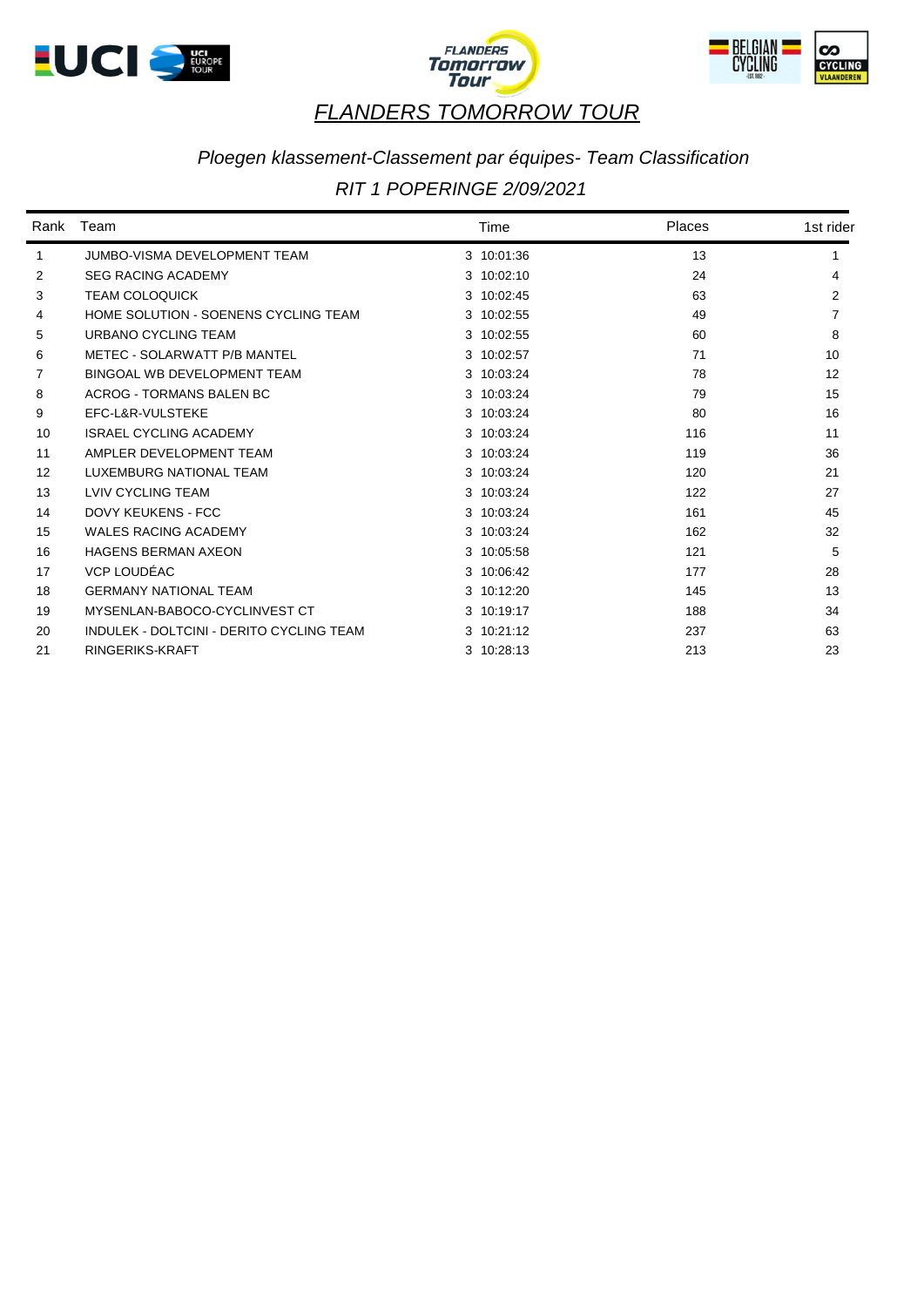





*Opgaves - Abandons - DNF*

| Rugnr | Naam-Nom                 |            | Ploeg-Equipe   |                                          |
|-------|--------------------------|------------|----------------|------------------------------------------|
|       | DNF - Opgave - Abandon   |            |                |                                          |
| 16    | LAVERICK Joseph          | <b>GBR</b> | 100 237 110 26 | <b>HAGENS BERMAN AXEON</b>               |
| 23    | ZIJLAARD Maikel          | <b>NED</b> | 100 155 089 67 | <b>SEG RACING ACADEMY</b>                |
| 85    | <b>HODAPP Johannes</b>   | <b>GER</b> | 100 157 665 24 | <b>GERMANY NATIONAL TEAM</b>             |
| 113   | DE BROEDER Maxwell       | BEL        | 100 111 608 42 | LVIV CYCLING TEAM                        |
| 116   | <b>WERNIMONT Nicolas</b> | <b>BEL</b> | 100 165 152 42 | LVIV CYCLING TEAM                        |
| 126   | <b>WÆHRE Magnus</b>      | <b>NOR</b> | 100 207 440 38 | RINGERIKS-KRAFT                          |
| 132   | <b>KARIER Rik</b>        | LUX        | 100 156 839 71 | LUXEMBURG NATIONAL TEAM                  |
| 183   | DE NEVE Arthur           | BEL        | 100 649 783 61 | INDULEK - DOLTCINI - DERITO CYCLING TEAM |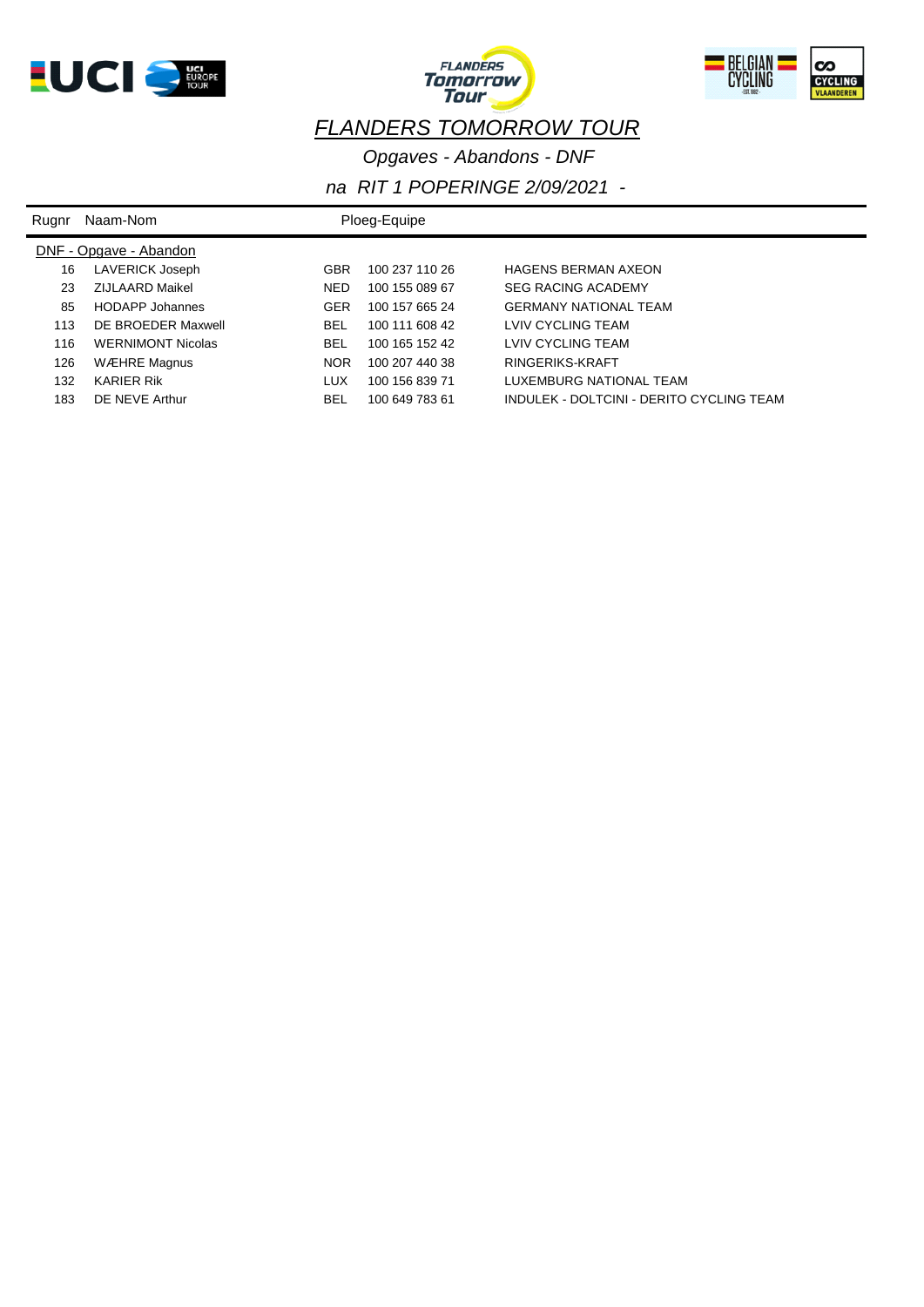





#### *Algemeen individueel klassement- Classement individuel général - General Classification*

## *na RIT 1 POPERINGE 2/09/2021 -*

|                | Rank Nr                     |   | UCI ID                                                             | Name                                        | Team                                           | Time               | Gap                |
|----------------|-----------------------------|---|--------------------------------------------------------------------|---------------------------------------------|------------------------------------------------|--------------------|--------------------|
| $\mathbf{1}$   | 5                           |   | J NED 100 233 371 70 VAN BELLE Loe                                 |                                             | JUMBO-VISMA DEVELOPMENT TEAM                   | 3:20:28            | 0:00:00            |
| 2              | 63                          |   |                                                                    | DEN 100 511 064 52 CHANGIZI Sebastian Kolze | <b>TEAM COLOQUICK</b>                          | 3:20:29            | 0:00:01            |
| 3              | 6                           | J | NED 100 227 610 32 VAN DIJKE Mick                                  |                                             | JUMBO-VISMA DEVELOPMENT TEAM                   | 3:20:29            | 0:00:01            |
| 4              | 21                          |   | NED 100 155 087 65 HOOLE Daan                                      |                                             | <b>SEG RACING ACADEMY</b>                      | 3:20:29            | 0:00:01            |
| 5              | 12                          |   | AUS 100 111 469 00 DRIZNERS Jarrad                                 |                                             | <b>HAGENS BERMAN AXEON</b>                     | 3:20:29            | 0:00:01            |
| 6              | 24                          |   | ITA 100 303 424 89 FRIGO Marco                                     |                                             | <b>SEG RACING ACADEMY</b>                      | 3:20:33            | 0:00:05            |
| $\overline{7}$ | 163                         |   |                                                                    | BEL 100 649 464 33 VANGHELUWE Warre         | HOME SOLUTION - SOENENS CYCLING TE             | 3:20:39            | 0:00:11            |
| 8              | 195                         |   |                                                                    | BEL 100 164 962 46 VAN HEMELEN Vincent      | URBANO CYCLING TEAM                            | 3:20:39            | 0:00:11            |
| 9              | $\overline{1}$              | J | NED 100 227 001 05 BOVEN Lars                                      |                                             | JUMBO-VISMA DEVELOPMENT TEAM                   | 3:20:39            | 0:00:11            |
| 10             | 95                          |   | NED 100 233 355 54 MARSMAN Tim                                     |                                             | METEC - SOLARWATT P/B MANTEL                   | 3:20:41            | 0:00:13            |
| 11             | 55                          |   | CAN 100 461 427 79 PICKRELL Riley                                  |                                             | <b>ISRAEL CYCLING ACADEMY</b>                  | 3:21:08            | 0:00:40            |
| 12             | 35                          |   |                                                                    | FRA 100 258 425 01 VANDEPITTE Nathan        | BINGOAL WB DEVELOPMENT TEAM                    | 3:21:08            | 0:00:40            |
| 13             | 82                          |   |                                                                    | GER 100 508 655 68 TEUTENBERG Tim Torn      | <b>GERMANY NATIONAL TEAM</b>                   | 3:21:08            | 0:00:40            |
| 14             | 25                          |   | NED 100 232 847 31 KRUL Wessel                                     |                                             | <b>SEG RACING ACADEMY</b>                      | 3:21:08            | 0:00:40            |
| 15             | 143                         |   |                                                                    | BEL 100 649 719 94 POLLEFLIET Gianluca      | ACROG - TORMANS BALEN BC                       | 3:21:08            | 0:00:40            |
| 16             | 154                         |   | BEL 100 649 458 27 NUYTTEN Michiel                                 |                                             | EFC-L&R-VULSTEKE                               | 3:21:08            | 0:00:40            |
| 17             | 145                         |   | BEL 100 649 499 68 VERMOOTE Jelle                                  |                                             | ACROG - TORMANS BALEN BC                       | 3:21:08            | 0:00:40            |
| 18             | 162                         |   | BEL 100 163 641 83 CLAEYS Arno                                     |                                             | HOME SOLUTION - SOENENS CYCLING TE             | 3:21:08            | 0:00:40            |
| 19             | 194                         |   |                                                                    | BEL 100 157 909 74 KAESEMANS Jasper         | URBANO CYCLING TEAM                            | 3:21:08            | 0:00:40            |
| 20             | 152                         |   |                                                                    | BEL 100 649 635 10 VANDENBULCKE Alex        | EFC-L&R-VULSTEKE                               | 3:21:08            | 0:00:40            |
| 21             | 134                         |   | LUX 100 674 101 32 PAQUET Tom                                      |                                             | LUXEMBURG NATIONAL TEAM                        | 3:21:08            | 0:00:40            |
| 22             | 2                           | J | NED 100 227 057 61 GELEIJN Owen                                    |                                             | JUMBO-VISMA DEVELOPMENT TEAM                   | 3:21:08            | 0:00:40            |
| 23             | 125                         |   | NOR 100 195 534 63 TJØTTA Martin                                   |                                             | RINGERIKS-KRAFT                                | 3:21:08            | 0:00:40            |
| 24             | 165                         |   | BEL 100 649 877 58 VERGOTE Diel                                    |                                             | HOME SOLUTION - SOENENS CYCLING TE             | 3:21:08            | 0:00:40            |
| 25             | 26                          |   | BEL 100 647 057 51 PAULUS Milan                                    | NED 100 228 601 53 MIJNSBERGEN Thomas       | <b>SEG RACING ACADEMY</b>                      | 3:21:08            | 0:00:40            |
| 26             | 96<br>112                   |   |                                                                    | LTU 100 161 288 58 JANUŠKEVICIUS Mantas     | METEC - SOLARWATT P/B MANTEL                   | 3:21:08            | 0:00:40            |
| 27<br>28       | 72                          |   | FRA 100 254 386 36 DAUPHIN Florian                                 |                                             | LVIV CYCLING TEAM<br><b>VCP LOUDEAC</b>        | 3:21:08<br>3.21.08 | 0:00:40            |
| 29             | 36                          |   |                                                                    | BEL 100 164 793 71 TUSCANO Alessandro       | BINGOAL WB DEVELOPMENT TEAM                    | 3:21:08            | 0:00:40<br>0:00:40 |
| 30             | 64                          |   |                                                                    | DEN 100 361 191 44 FREDERIKSEN Oliver Wulff |                                                | 3:21:08            | 0:00:40            |
| 31             | 61                          |   | DEN 100 538 275 06 ANDERSEN Kasper                                 |                                             | <b>TEAM COLOQUICK</b><br><b>TEAM COLOQUICK</b> | 3:21:08            | 0:00:40            |
| 32             | 105                         |   |                                                                    |                                             | WALES RACING ACADEMY                           | 3:21:08            |                    |
| 33             | 192                         |   | GBR 100 238 589 50 ROBERTS Owain<br>BEL 100 163 872 23 DE PAUW Len |                                             | URBANO CYCLING TEAM                            | 3.21.08            | 0:00:40<br>0:00:40 |
| 34             | 211                         |   | BEL 100 163 615 57 CAPPAN Lennert                                  |                                             | MYSENLAN-BABOCO-CYCLINVEST CT                  | 3:21:08            | 0:00:40            |
| 35             | 93                          |   | NED 100 232 932 19 HOHMANN Lars                                    |                                             | METEC - SOLARWATT P/B MANTEL                   | 3:21:08            | 0:00:40            |
| 36             | 42                          |   |                                                                    | FIN 100 110 270 62 JUNTUNEN Antti-Jussi     | AMPLER DEVELOPMENT TEAM                        | 3:21:08            | 0:00:40            |
| 37             | 34                          |   | BEL 100 462 348 30 LELEU Audric                                    |                                             | BINGOAL WB DEVELOPMENT TEAM                    | 3:21:08            | 0:00:40            |
| 38             | 111                         |   | GBR 100 238 352 07 COLEMAN Zak                                     |                                             | LVIV CYCLING TEAM                              | 3:21:08            | 0:00:40            |
| 39             | 11                          |   | USA 100 155 072 50 DAVIS Cole                                      |                                             | <b>HAGENS BERMAN AXEON</b>                     | 3:21:08            | 0:00:40            |
| 40             | 51                          |   | ISR 100 631 079 78 KOGUT Oded                                      |                                             | ISRAEL CYCLING ACADEMY                         | 3:21:08            | 0:00:40            |
| 41             | 44                          |   | EST 100 153 830 69 KURITS Joonas                                   |                                             | AMPLER DEVELOPMENT TEAM                        | 3:21:08            | 0:00:40            |
| 42             | 46                          |   | LTU 100 524 350 49 BITINAS Mantas                                  |                                             | AMPLER DEVELOPMENT TEAM                        | 3:21:08            | 0:00:40            |
| 43             | 86                          |   | GER 100 443 618 21 DREßLER Luca                                    |                                             | <b>GERMANY NATIONAL TEAM</b>                   | 3:21:08            | 0:00:40            |
| 44             | 155                         |   | BEL 100 164 659 34 SAVER Kasper                                    |                                             | EFC-L&R-VULSTEKE                               | 3:21:08            | 0:00:40            |
| 45             | 206                         |   |                                                                    | BEL 100 649 704 79 VERSTEGEN Kenneth        | DOVY KEUKENS - FCC                             | 3:21:08            | 0:00:40            |
| 46             | 135                         |   | LUX 100 165 191 81 PRIES Cédric                                    |                                             | LUXEMBURG NATIONAL TEAM                        | 3:21:08            | 0:00:40            |
| 47             | 146                         |   | BEL 100 164 137 94 HAEX Joris                                      |                                             | <b>ACROG - TORMANS BALEN BC</b>                | 3:21:08            | 0:00:40            |
| 48             | 191                         |   | BEL 100 649 549 21 CRAPS Lars                                      |                                             | URBANO CYCLING TEAM                            | 3:21:08            | 0:00:40            |
| 49             | 151                         |   | BEL 100 731 209 07 ROESEMS Siebe                                   |                                             | EFC-L&R-VULSTEKE                               | 3:21:08            | 0:00:40            |
| 50             | 201                         |   |                                                                    | BEL 100 649 779 57 VANDEN HEEDE Jens        | DOVY KEUKENS - FCC                             | 3:21:08            | 0:00:40            |
| 51             | 156                         |   |                                                                    | BEL 100 156 002 10 VANOVERBERGHE Jens       | EFC-L&R-VULSTEKE                               | 3:21:08            | 0:00:40            |
| 52             | 212                         |   | BEL 100 156 752 81 CASSAERT Loran                                  |                                             | MYSENLAN-BABOCO-CYCLINVEST CT                  | 3:21:08            | 0:00:40            |
| 53             | 131                         |   |                                                                    | LUX 100 349 995 03 BETTENDORFF Loïc         | LUXEMBURG NATIONAL TEAM                        | 3:21:08            | 0:00:40            |
| 54             | 161                         |   | BEL 100 649 275 38 BERCKMOES Jenno                                 |                                             | HOME SOLUTION - SOENENS CYCLING TE             | 3:21:08            | 0:00:40            |
| 55             | 106                         |   | GBR 100 646 546 25 TRUELOVE William                                |                                             | <b>WALES RACING ACADEMY</b>                    | 3:21:08            | 0:00:40            |
| 56             | 144                         |   | BEL 100 649 847 28 STEVENS Daan                                    |                                             | <b>ACROG - TORMANS BALEN BC</b>                | 3:21:08            | 0:00:40            |
| 57             | 114                         |   |                                                                    | LUX 100 153 331 55 KOCKELMANN Raphaël       | LVIV CYCLING TEAM                              | 3:21:08            | 0:00:40            |
| 58             | 4                           |   | NED 100 226 848 46 VAN DIJKE Tim                                   |                                             | JUMBO-VISMA DEVELOPMENT TEAM                   | 3:21:08            | 0.00:40            |
| 59             | 41                          |   | LTU 100 524 353 52 MIKUTIS Aivaras                                 |                                             | AMPLER DEVELOPMENT TEAM                        | 3:21:08            | 0.00:40            |
| 60             | 94                          |   | NED 100 228 547 96 KOSTER Adne                                     |                                             | METEC - SOLARWATT P/B MANTEL                   | 3:21:08            | 0.00:40            |
|                | <b>ESTAURANT - TEA-ROOM</b> |   |                                                                    | mmerva                                      |                                                |                    | <b>SPORT</b>       |
|                |                             |   | <b>AUTOMOBILIA</b><br>U BENT ONZE MOTOR                            | <b>VOLVO</b><br>Fietsen voor het leven !    | winsol<br><b>BOUWBEDRUF</b>                    |                    | <b>VLAANDERE</b>   |



kortemark

op jouw ritme

К









**MET STEUN VAN**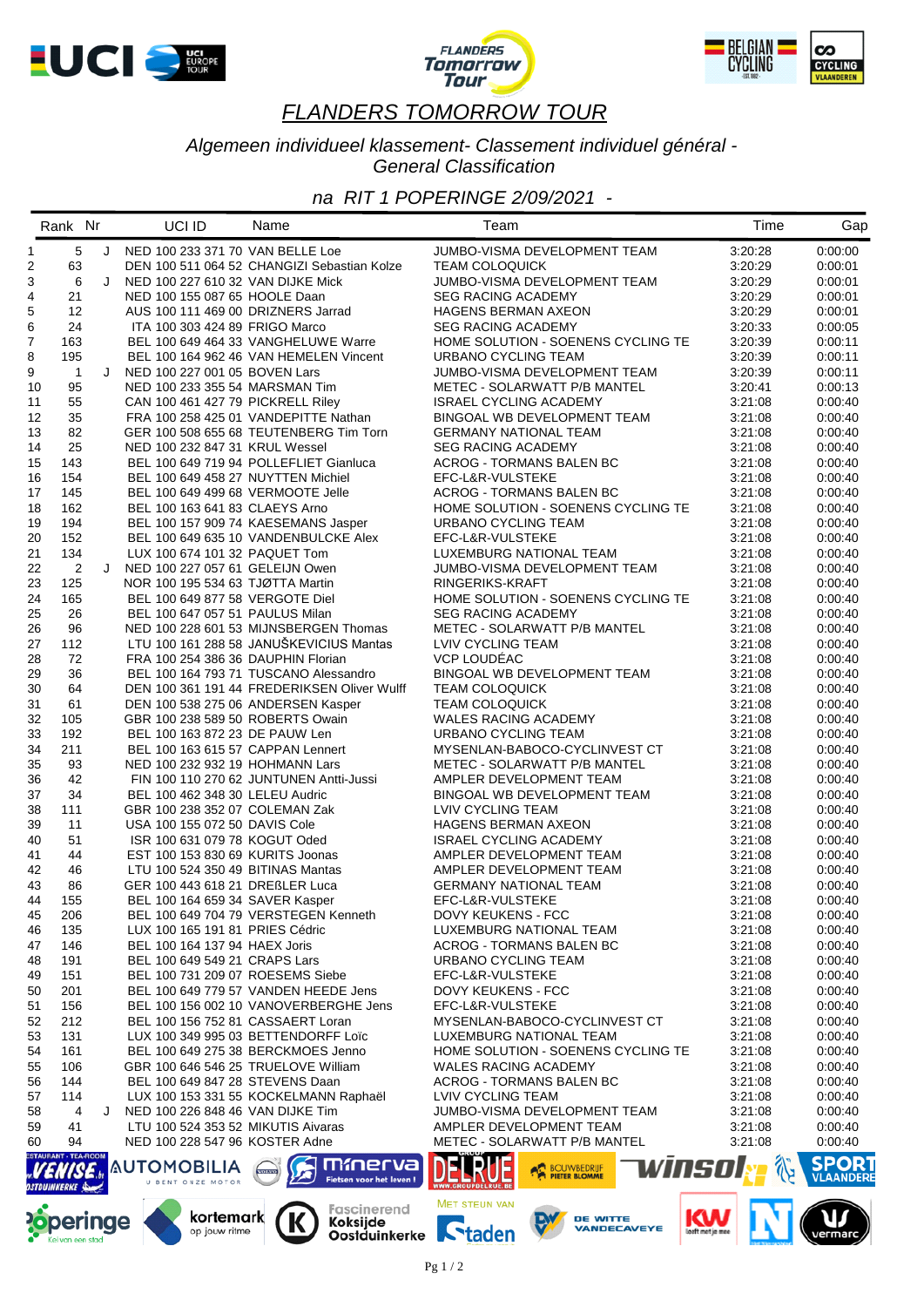





#### *Algemeen individueel klassement- Classement individuel général - General Classification*

|          | Rank Nr    |   | UCI ID                               | Name                                        | Team                                   | Time    | Gap     |
|----------|------------|---|--------------------------------------|---------------------------------------------|----------------------------------------|---------|---------|
| 61       | 193        |   | BEL 100 649 328 91 DE WEERT Robbe    |                                             | URBANO CYCLING TEAM                    | 3:21:08 | 0.00.40 |
| 62       | 166        |   | BEL 100 649 838 19 VIDTS Obie        |                                             | HOME SOLUTION - SOENENS CYCLING TE     | 3:21:08 | 0:00:40 |
| 63       | 185        |   | BEL 100 164 203 63 HOUTEKIER Justin  |                                             | INDULEK - DOLTCINI - DERITO CYCLING TE | 3:21:08 | 0:00:40 |
| 64       | 31         |   |                                      | BEL 100 832 107 25 DE VILLE DE GOYET Ivan   | BINGOAL WB DEVELOPMENT TEAM            | 3:21:08 | 0:00:40 |
| 65       | 52         |   | ISR 100 565 503 74 DAVIDZON Lahav    |                                             | <b>ISRAEL CYCLING ACADEMY</b>          | 3:21:08 | 0:00:40 |
| 66       | 204        |   |                                      | BEL 100 164 875 56 VANDEN HEEDE Niels       | DOVY KEUKENS - FCC                     | 3:21:08 | 0:00:40 |
| 67       | 3          | J |                                      | NOR 100 197 590 82 STAUNE-MITTET Johannes   | JUMBO-VISMA DEVELOPMENT TEAM           | 3:21:08 | 0:00:40 |
| 68       | 142        |   | BEL 100 163 598 40 BROUWERS Arno     |                                             | ACROG - TORMANS BALEN BC               | 3:21:08 | 0:00:40 |
| 69       | 133        |   | LUX 100 165 189 79 KLUCKERS Arthur   |                                             | LUXEMBURG NATIONAL TEAM                | 3:21:08 | 0:00:40 |
| 70       | 56         |   |                                      | CAN 100 596 712 49 PLAMONDON Robin          | <b>ISRAEL CYCLING ACADEMY</b>          | 3:21:08 | 0:00:40 |
| 71       | 73         |   | FRA 100 235 191 47 JOLLY Maxime      |                                             | <b>VCP LOUDEAC</b>                     | 3:21:08 | 0:00:40 |
| 72       | 66         |   | DEN 100 361 204 57 LEVY William      |                                             | <b>TEAM COLOQUICK</b>                  | 3:21:08 | 0:00:40 |
| 73       | 22         |   | GBR 100 642 943 11 DAY Thomas        |                                             | <b>SEG RACING ACADEMY</b>              | 3:21:08 | 0:00:40 |
| 74       | 92         |   | NED 100 226 811 09 BROEX Victor      |                                             | METEC - SOLARWATT P/B MANTEL           | 3:21:08 | 0:00:40 |
| 75       | 101        |   | GBR 100 238 633 94 BECKETT Samuel    |                                             | <b>WALES RACING ACADEMY</b>            | 3:21:08 | 0:00:40 |
| 76       | 136        |   | LUX 100 350 004 12 WENZEL Mats       |                                             | LUXEMBURG NATIONAL TEAM                | 3:21:08 | 0:00:40 |
| 77       | 13         |   | USA 100 514 688 87 LANGE Colby       |                                             | HAGENS BERMAN AXEON                    | 3:24:21 | 0:03:53 |
| 78       | 76         |   |                                      | FRA 100 272 475 83 PLUSQUELLEC Yann         | VCP LOUDEAC                            | 3:24:26 | 0:03:58 |
| 79       | 164        |   |                                      | BEL 100 164 994 78 VAN MULDERS Brent        | HOME SOLUTION - SOENENS CYCLING TE     | 3:24:26 | 0:03:58 |
| 80       | 196        |   | GBR 100 238 770 37 KELLY Adam        |                                             | URBANO CYCLING TEAM                    | 3:24:26 | 0:03:58 |
| 81       | 75         |   | FRA 100 156 982 20 LIMOUSIN Maxime   |                                             | VCP LOUDÉAC                            | 3:29:13 | 0:08:45 |
| 82       | 71         |   | FRA 100 257 408 51 GILBERT Aurélien  |                                             | VCP LOUDÉAC                            | 3:29:13 | 0:08:45 |
| 83       | 53         |   | ISR 100 597 180 32 TENE Rotem        |                                             | <b>ISRAEL CYCLING ACADEMY</b>          | 3:29:13 | 0:08:45 |
| 84       | 182        |   | BEL 100 163 659 04 COLLIE Lars       |                                             | INDULEK - DOLTCINI - DERITO CYCLING TE | 3:30:00 | 0:09:32 |
| 85       | 205        |   |                                      | BEL 100 760 667 74 VERCOUILLIE Victor       | DOVY KEUKENS - FCC                     | 3:30:00 | 0:09:32 |
| 86       | 202        |   | BEL 100 913 919 66 CORIJN Gianni     |                                             | DOVY KEUKENS - FCC                     | 3:30:00 | 0:09:32 |
| 87       | 33         |   | BEL 100 525 895 42 FASTRES Noah      |                                             | BINGOAL WB DEVELOPMENT TEAM            | 3:30:04 | 0:09:36 |
| 88       | 153        |   |                                      | BEL 100 649 715 90 LAURYSSEN Yorben         | EFC-L&R-VULSTEKE                       | 3:30:04 | 0:09:36 |
| 89       | 81         |   | GER 100 490 391 40 ROSNER Linus      |                                             | <b>GERMANY NATIONAL TEAM</b>           | 3:30:04 | 0:09:36 |
| 90       | 181        |   | BEL 100 650 077 64 CLAUS Benoît      |                                             | INDULEK - DOLTCINI - DERITO CYCLING TE | 3:30:04 | 0:09:36 |
| 91       | 123        |   |                                      | NOR 100 205 346 78 SKRETTEBERG Mathias      | RINGERIKS-KRAFT                        | 3:30:04 | 0:09:36 |
| 92       | 115        |   | GBR 100 161 315 85 ROBINSON Oliver   |                                             | LVIV CYCLING TEAM                      | 3:30:04 | 0:09:36 |
| 93       | 141        |   | BEL 100 644 197 04 HUYS Branko       |                                             | ACROG - TORMANS BALEN BC               | 3:30:04 | 0:09:36 |
| 94       | 184        |   |                                      | BEL 100 163 772 20 DECUYPERE Nathan         | INDULEK - DOLTCINI - DERITO CYCLING TE | 3:30:04 | 0:09:36 |
| 95       | 54         |   |                                      | AUS 100 823 552 06 MACKELLAR Alastair       | <b>ISRAEL CYCLING ACADEMY</b>          | 3:31:31 | 0:11:03 |
|          | 14         |   | USA 100 531 553 74 GARRISON Michael  |                                             | HAGENS BERMAN AXEON                    | 3:31:31 | 0:11:03 |
| 96<br>97 | 186        |   |                                      |                                             |                                        |         | 0:13:22 |
|          |            |   | NED 100 234 160 83 LUITEN Niels      |                                             | INDULEK - DOLTCINI - DERITO CYCLING TE | 3:33:50 |         |
| 98       | 103<br>124 |   | GBR 100 238 841 11 BURKE Matthew     |                                             | <b>WALES RACING ACADEMY</b>            | 3:33:50 | 0:13:22 |
| 99       |            |   | NOR 100 196 099 46 SØRBØ Magnus      |                                             | RINGERIKS-KRAFT                        | 3:37:01 | 0:16:33 |
| 100      | 65         |   |                                      | DEN 100 546 757 49 KJELDSEN Christian       | <b>TEAM COLOQUICK</b>                  | 3:37:01 | 0:16:33 |
| 101      | 45<br>215  |   | EST 100 153 833 72 MIRZOJEV Artiom   |                                             | AMPLER DEVELOPMENT TEAM                | 3:37:01 | 0:16:33 |
| 102      |            |   | NOR 100 206 213 72 STRAND Peder Dahl |                                             | MYSENLAN-BABOCO-CYCLINVEST CT          | 3:37:01 | 0.16:33 |
| 103      | 43         |   | EST 100 636 770 46 KARPENKO Gleb     |                                             | AMPLER DEVELOPMENT TEAM                | 3:37:01 | 0:16:33 |
| 104      | 122        |   |                                      | NOR 100 590 347 86 SONGSTAD Jørgen Wergelan | RINGERIKS-KRAFT                        | 3:37:01 | 0:16:33 |
| 105      | 62         |   | DEN 100 517 280 60 ANDERSEN Mads     |                                             | <b>TEAM COLOQUICK</b>                  | 3:42:18 | 0:21:50 |
| 106      | 121        |   | NOR 100 200 502 84 FJELDSTAD Øyvind  |                                             | RINGERIKS-KRAFT                        | 3:52:16 | 0:31:48 |
| 107      | 15         |   | USA 100 162 071 65 JONES Simon       |                                             | HAGENS BERMAN AXEON                    | 3:52:16 | 0:31:48 |
| 108      | 104        |   |                                      | GBR 100 644 173 77 JAMES-MORRIS Liam        | WALES RACING ACADEMY                   | 3:52:16 | 0:31:48 |
| 109      | 214        |   | NZL 100 216 763 49 GRAVE Oliver      |                                             | MYSENLAN-BABOCO-CYCLINVEST CT          | 3:53:03 | 0:32:35 |
| 110      | 203        |   | BEL 100 164 140 00 HANNE Milan       |                                             | DOVY KEUKENS - FCC                     | 3:55:54 | 0:35:26 |
| 111      | 91         |   | NED 100 227 977 11 ARTZ Huub         |                                             | METEC - SOLARWATT P/B MANTEL           | 3:55:54 | 0:35:26 |

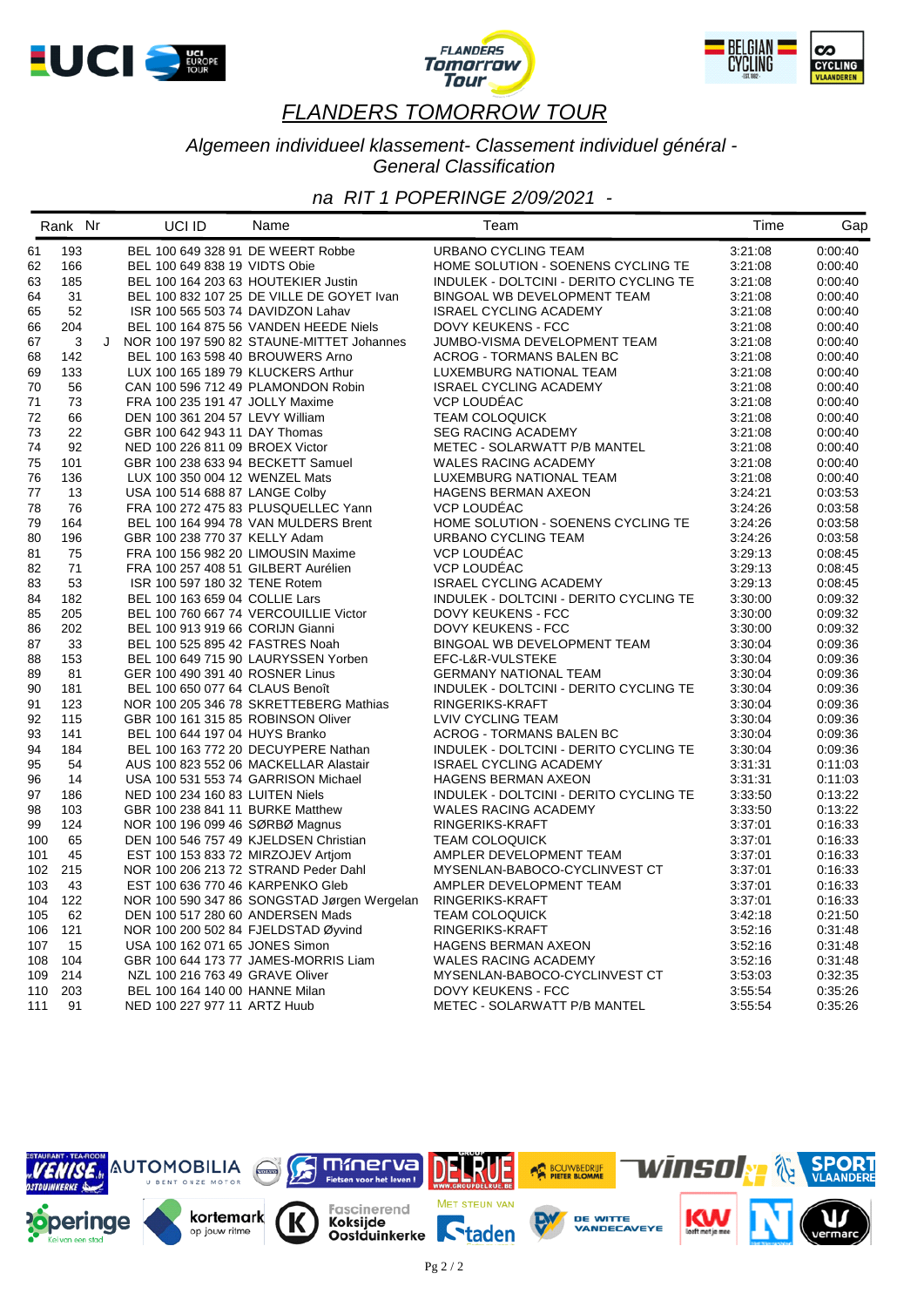





## *Algemeen puntenklassement - Classement général aux points - General Points Classification*

| Rang |     | Rugnr Naam-Nom           | Ploeg-Equipe                         | <b>Punten-Points</b> |
|------|-----|--------------------------|--------------------------------------|----------------------|
|      |     | 5 VAN BELLE Loe          | JUMBO-VISMA DEVELOPMENT TEAM         | 30                   |
| 2    | 63  | CHANGIZI Sebastian Kolze | <b>TEAM COLOQUICK</b>                | 28                   |
| 3    | 6   | VAN DIJKE Mick           | JUMBO-VISMA DEVELOPMENT TEAM         | 27                   |
| 4    |     | 21 HOOLE Daan            | <b>SEG RACING ACADEMY</b>            | 24                   |
| 5    | 12  | <b>DRIZNERS Jarrad</b>   | <b>HAGENS BERMAN AXEON</b>           | 22                   |
| 6    |     | 24 FRIGO Marco           | <b>SEG RACING ACADEMY</b>            | 20                   |
|      | 163 | <b>VANGHELUWE Warre</b>  | HOME SOLUTION - SOENENS CYCLING TEAM | 18                   |
| 8    | 195 | VAN HEMELEN Vincent      | URBANO CYCLING TEAM                  | 16                   |
| 9    |     | <b>BOVEN Lars</b>        | JUMBO-VISMA DEVELOPMENT TEAM         | 14                   |
| 10   | 95  | <b>MARSMAN Tim</b>       | METEC - SOLARWATT P/B MANTEL         | 12                   |
| 11   | 82  | TEUTENBERG Tim Torn      | <b>GERMANY NATIONAL TEAM</b>         | 11                   |
| 12   | 55  | <b>PICKRELL Riley</b>    | ISRAEL CYCLING ACADEMY               | 10                   |
| 13   | 35  | VANDEPITTE Nathan        | BINGOAL WB DEVELOPMENT TEAM          | 8                    |
| 14   | 25  | <b>KRUL Wessel</b>       | <b>SEG RACING ACADEMY</b>            | 4                    |
| 15   |     | 13 LANGE Colby           | <b>HAGENS BERMAN AXEON</b>           | 3                    |
| 16   |     | 143 POLLEFLIET Gianluca  | ACROG - TORMANS BALEN BC             | 2                    |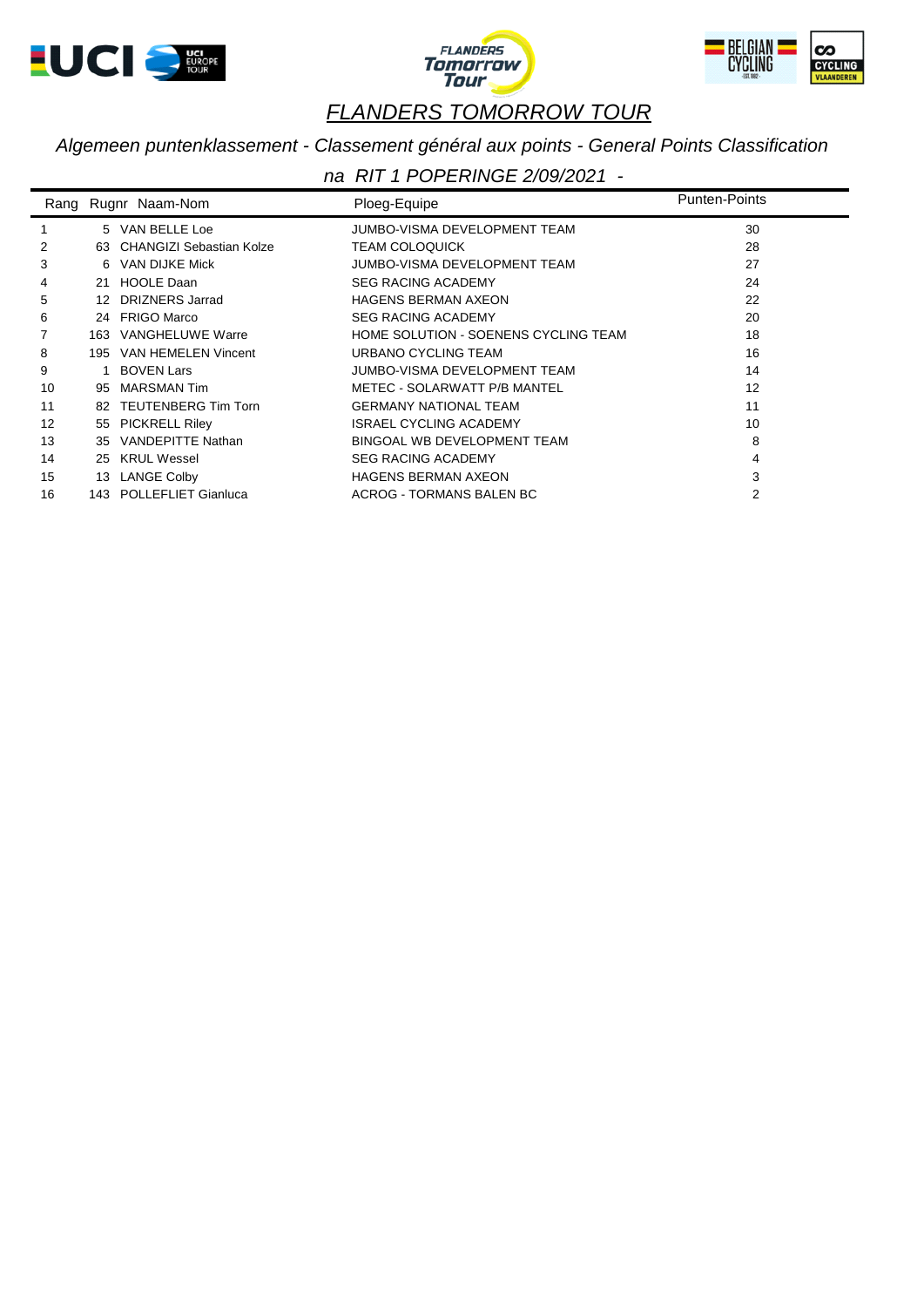





*Algemeen sprintklassement - Classement général des sprint - General sprint classification*

| Rank | Nr | Name                | Геаm                         | Points |
|------|----|---------------------|------------------------------|--------|
|      | 82 | TEUTENBERG Tim Torn | <b>GERMANY NATIONAL TEAM</b> |        |
|      |    | 13 LANGE Colby      | <b>HAGENS BERMAN AXEON</b>   |        |
|      |    | VAN DIJKE Mick      | JUMBO-VISMA DEVELOPMENT TEAM |        |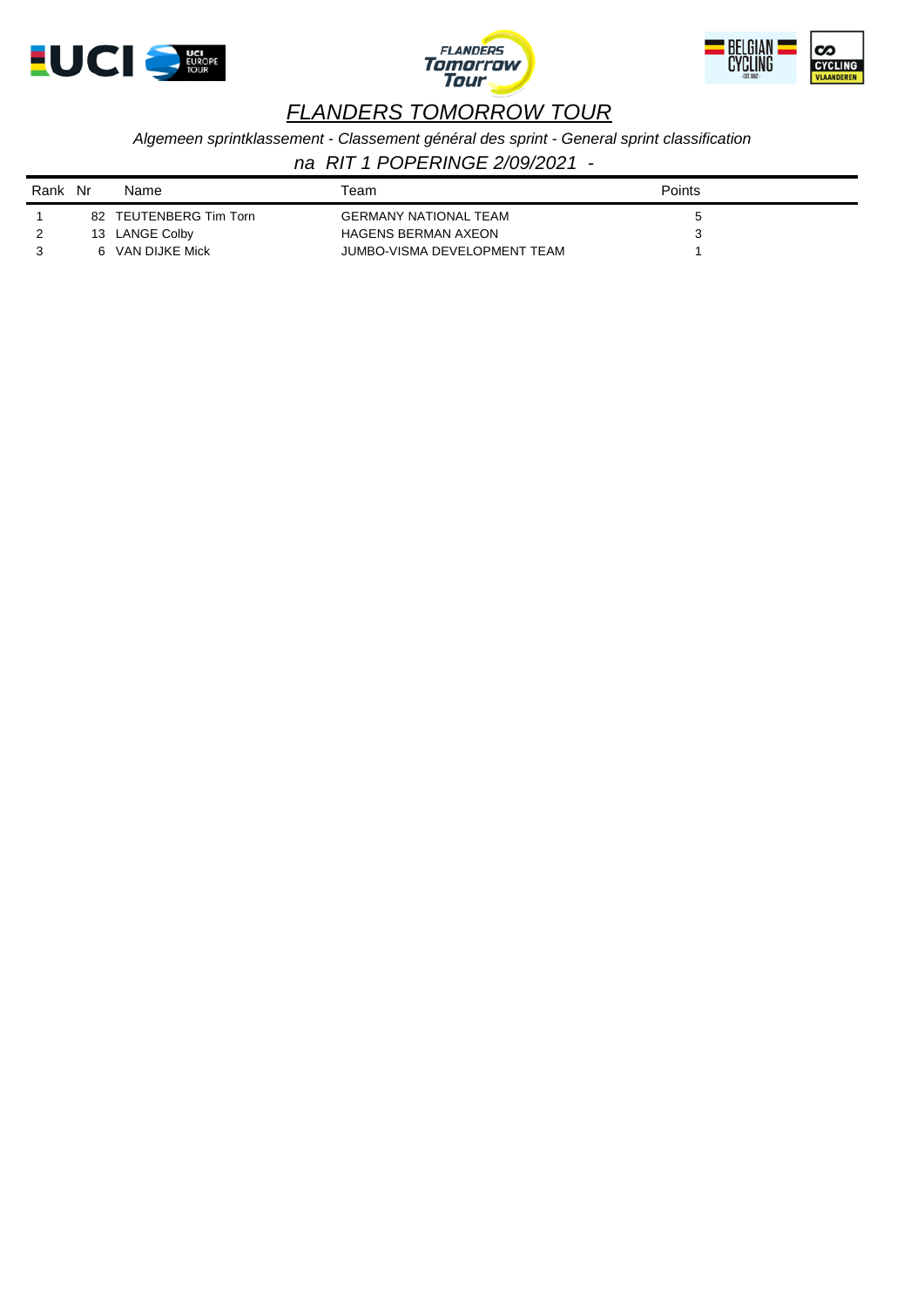





*Algemeen rushesklassement - Classement General Rushs - General Rushes classification*

| Rank Nr |    | Name                        | Геаm                         | <b>Points</b> |  |
|---------|----|-----------------------------|------------------------------|---------------|--|
|         |    | 5 VAN BELLE Loe             | JUMBO-VISMA DEVELOPMENT TEAM | 8             |  |
|         |    | 24 FRIGO Marco              | <b>SEG RACING ACADEMY</b>    | $\mathbf{p}$  |  |
|         | 21 | HOOLE Daan                  | <b>SEG RACING ACADEMY</b>    |               |  |
|         |    | 63 CHANGIZI Sebastian Kolze | <b>TEAM COLOQUICK</b>        |               |  |
|         |    | 6 VAN DIJKE Mick            | JUMBO-VISMA DEVELOPMENT TEAM |               |  |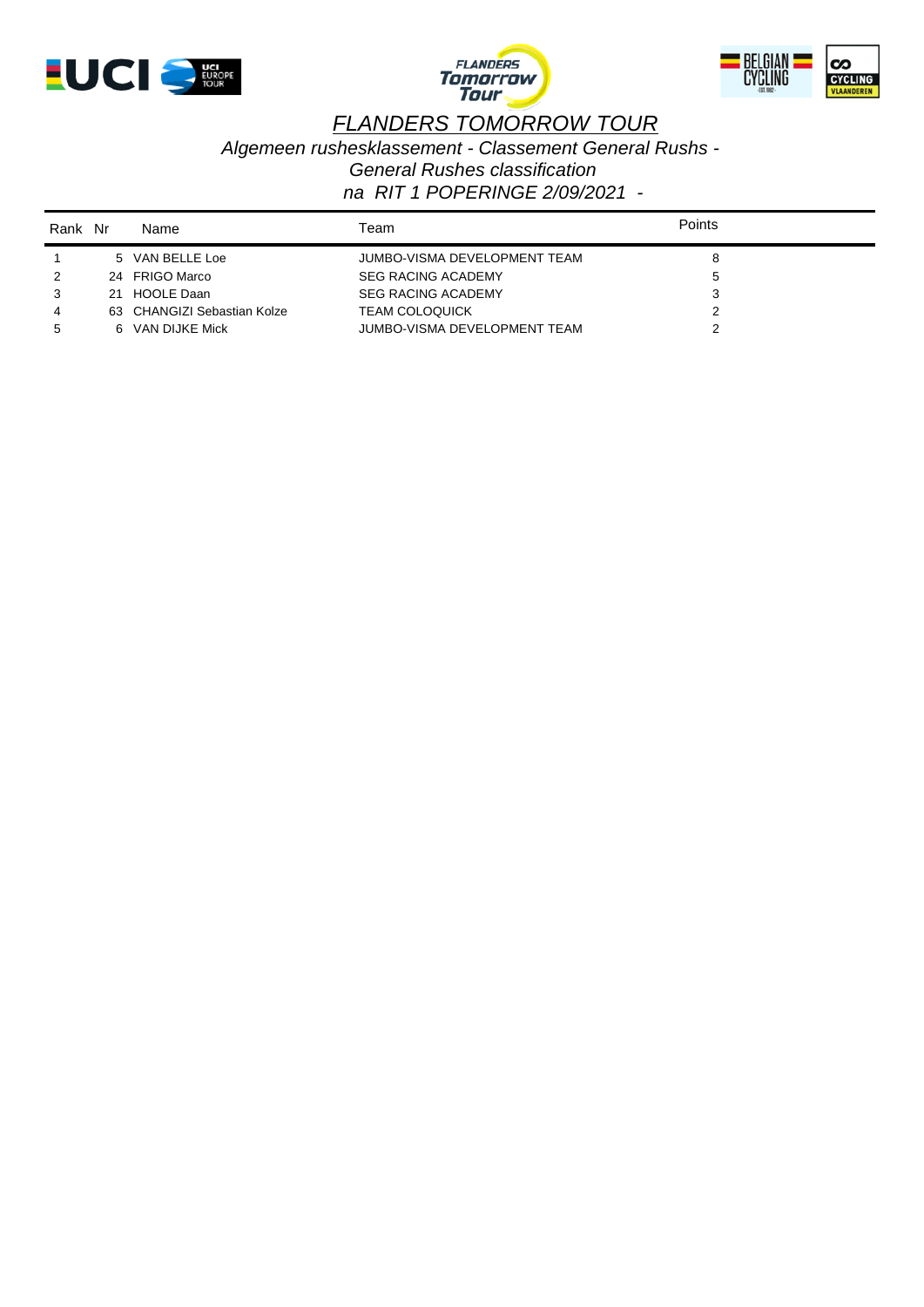





## Algemeen ploegenklassement - Classement général par équipes - General Team Classification *na RIT 1 POPERINGE 2/09/2021 -*

| Rank              | Team                                     | Time     |  |
|-------------------|------------------------------------------|----------|--|
| $\mathbf{1}$      | JUMBO-VISMA DEVELOPMENT TEAM             | 10:01:36 |  |
| 2                 | <b>SEG RACING ACADEMY</b>                | 10:02:10 |  |
| 3                 | <b>TEAM COLOQUICK</b>                    | 10:02:45 |  |
| 4                 | HOME SOLUTION - SOENENS CYCLING TEAM     | 10:02:55 |  |
| 5                 | URBANO CYCLING TEAM                      | 10:02:55 |  |
| 6                 | METEC - SOLARWATT P/B MANTEL             | 10:02:57 |  |
| 7                 | BINGOAL WB DEVELOPMENT TEAM              | 10:03:24 |  |
| 8                 | ACROG - TORMANS BALEN BC                 | 10:03:24 |  |
| 9                 | EFC-L&R-VULSTEKE                         | 10:03:24 |  |
| 10                | <b>ISRAEL CYCLING ACADEMY</b>            | 10:03:24 |  |
| 11                | AMPLER DEVELOPMENT TEAM                  | 10:03:24 |  |
| $12 \overline{ }$ | LUXEMBURG NATIONAL TEAM                  | 10:03:24 |  |
| 13                | LVIV CYCLING TEAM                        | 10:03:24 |  |
| 14                | <b>DOVY KEUKENS - FCC</b>                | 10:03:24 |  |
| 15                | <b>WALES RACING ACADEMY</b>              | 10:03:24 |  |
| 16                | <b>HAGENS BERMAN AXEON</b>               | 10:05:58 |  |
| 17                | VCP LOUDÉAC                              | 10:06:42 |  |
| 18                | <b>GERMANY NATIONAL TEAM</b>             | 10:12:20 |  |
| 19                | MYSENLAN-BABOCO-CYCLINVEST CT            | 10:19:17 |  |
| 20                | INDULEK - DOLTCINI - DERITO CYCLING TEAM | 10:21:12 |  |
| 21                | RINGERIKS-KRAFT                          | 10:28:13 |  |
|                   |                                          |          |  |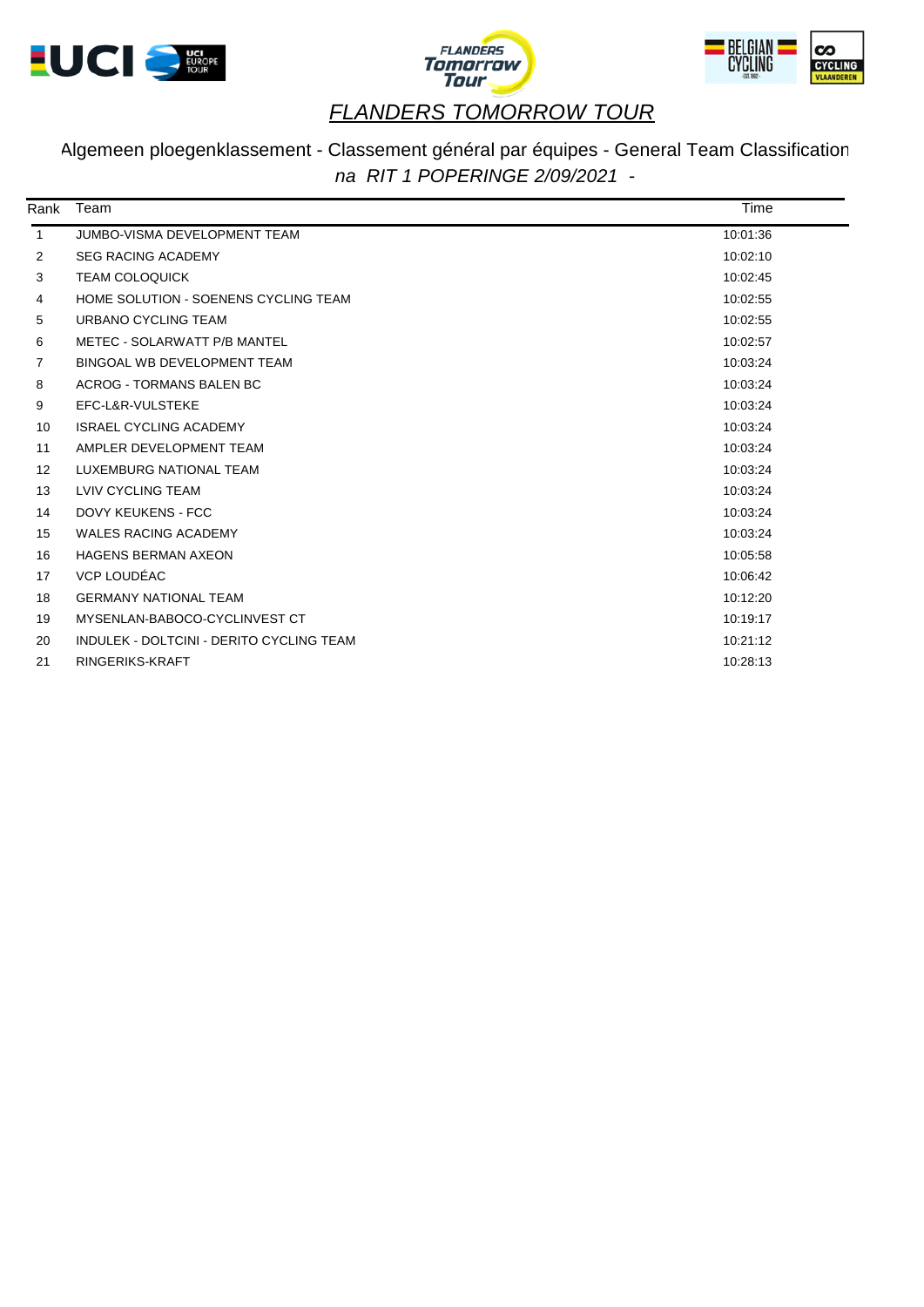





# *Dragers Truien - Porteurs des maillots*

## na RIT 1 POPERINGE 2/09/2021

| Algemeen Individueel Klassement / Leider - Gele trui |                              |
|------------------------------------------------------|------------------------------|
| 5 VAN BELLE Loe                                      | JUMBO-VISMA DEVELOPMENT TEAM |
|                                                      |                              |
| Algemeen Individueel Klassement / Drager - Gele trui |                              |
| 5 VAN BELLE Loe                                      | JUMBO-VISMA DEVELOPMENT TEAM |
|                                                      |                              |
| Algemeen Puntenklassement / Leider - Groene trui     |                              |
| 5 VAN BELLE Loe                                      | JUMBO-VISMA DEVELOPMENT TEAM |
|                                                      |                              |
| Algemeen Puntenklassement / Drager - Groene trui     |                              |
| 63 CHANGIZI Sebastian Kolze                          | <b>TEAM COLOQUICK</b>        |
|                                                      |                              |
| Rushesklassement / Leider - Rode trui                |                              |
| 5 VAN BELLE Loe                                      | JUMBO-VISMA DEVELOPMENT TEAM |
|                                                      |                              |
| Rushesklassement / Drager - Rode trui                |                              |
| 24 FRIGO Marco                                       | <b>SEG RACING ACADEMY</b>    |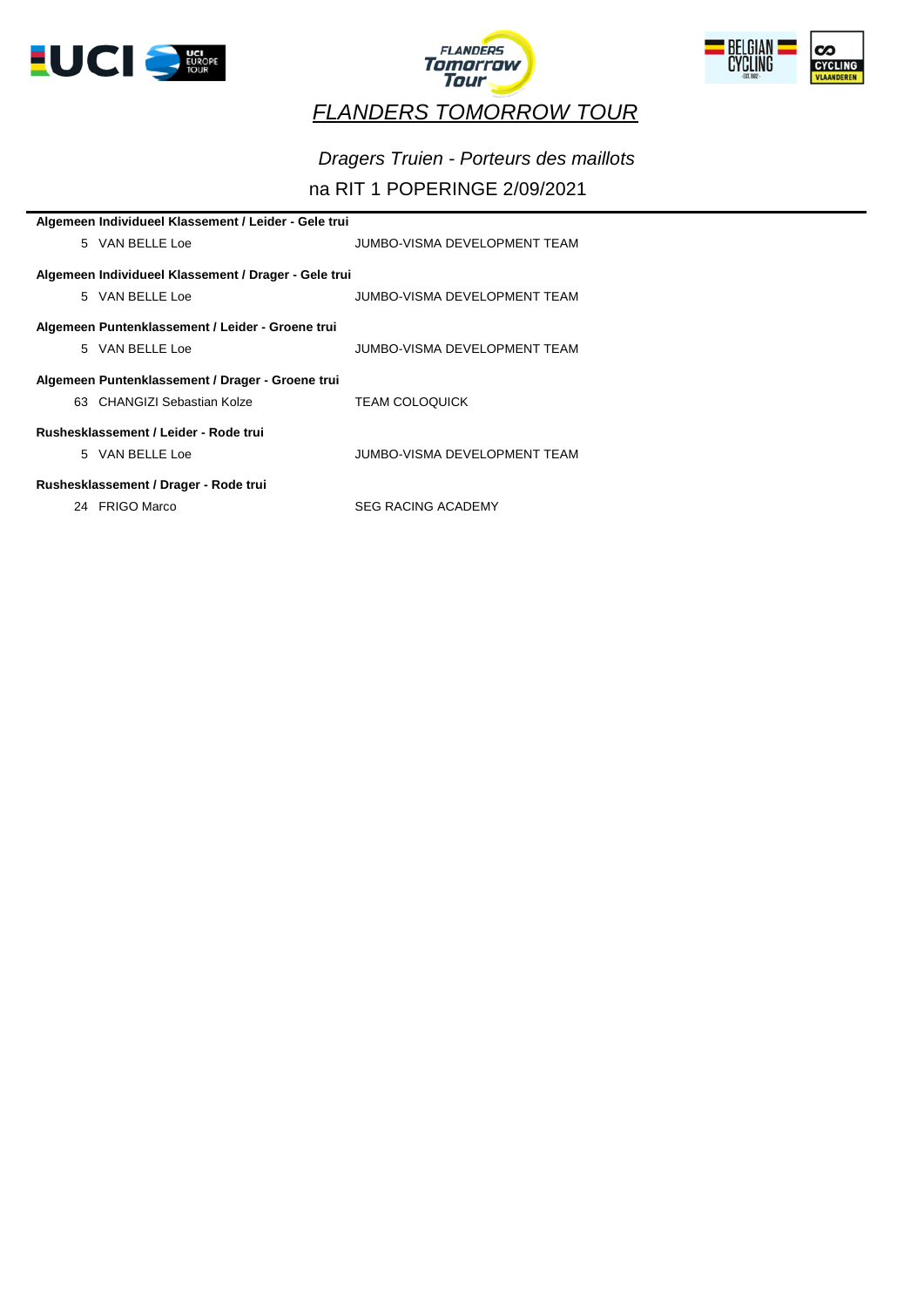





*van 2/09/2021 tot 4/09/2021*

*Deelnemerslijst / Liste des partants / Startlist*

|              | JUMBO-VISMA DEVELOPMENT TEAM     | <b>TEAM C</b>  |
|--------------|----------------------------------|----------------|
|              | PL/DS WAGNER Robert Thomas       | <b>PL/DS</b>   |
| 1            | BOVEN Lars                       | 61             |
| 2            | <b>GELEIJN Owen</b>              | 62             |
| 3            | STAUNE-MITTET Johannes           | 63             |
| 4            | VAN DIJKE Tim                    | 64             |
| 5            | VAN BELLE Loe                    | 65             |
| 6            | <b>VAN DIJKE Mick</b>            | 66             |
|              | <b>HAGENS BERMAN AXEON</b>       | <b>VCP LOI</b> |
| <b>PL/DS</b> | <b>MOERENHOUT Jacobus (Koos)</b> | PL/DS          |
| 11           | <b>DAVIS Cole</b>                | 71             |
| 12           | <b>DRIZNERS Jarrad</b>           | 72             |
| 13           | <b>LANGE Colbv</b>               | 73             |
|              | 14 GARRISON Michael              | #74            |
| 15           | <b>JONES Simon</b>               | 75             |
| 16           | <b>LAVERICK Joseph</b>           | 76             |
|              | <b>SEG RACING ACADEMY</b>        | <b>GERMA</b>   |
| <b>PL/DS</b> | <b>LIGTHART Pim</b>              | <b>PL/DS</b>   |
| 21           | <b>HOOLE Daan</b>                | 81             |
| 22           | DAY Thomas                       | 82             |
| 23           | ZIJLAARD Malkel                  | #83            |
| 24           | <b>FRIGO Marco</b>               | #84            |
| 25           | <b>KRUL Wessel</b>               | 85             |
| 26           | <b>PAULUS Milan</b>              | 86             |
|              | BINGOAL WB DEVELOPMENT TEAM      | <b>METEC</b>   |
| <b>PL/DS</b> | <b>ISTA Kevyn</b>                | PL/DS          |
| 31           | DE VILLE DE GOYET Ivan           | 91             |
| #32          |                                  | 92             |
|              | 33 FASTRES Noah                  | 93             |
|              | 34 LELEU Audric                  | 94             |
| 35           | <b>VANDEPITTE Nathan</b>         | 95             |
| 36           | <b>TUSCANO Alessandro</b>        | 96             |
|              | AMPLER DEVELOPMENT TEAM          | WALES          |
|              | PL/DS MANDRI Rene                | <b>PL/DS</b>   |
|              | 41 MIKUTIS Aivaras               | 101            |
| 42           | <b>JUNTUNEN Antti-Jussi</b>      | # 102          |
| 43           | <b>KARPENKO Gleb</b>             | 103            |
| 44           | <b>KURITS Joonas</b>             | 104            |
| 45           | MIRZOJEV Artjom                  | 105            |
| 46           | <b>BITINAS Mantas</b>            | 106            |
|              | <b>ISRAEL CYCLING ACADEMY</b>    | <b>LVIV CY</b> |
| PL/DS        | <b>VERBRUGGHE Rik</b>            | <b>PL/DS</b>   |
| 51           | <b>KOGUT Oded</b>                | 111            |
| 52           | DAVIDZON Lahav                   | 112            |
| 53           | <b>TENE Rotem</b>                | 113            |
| 54           | <b>MACKELLAR Alastair</b>        | 114            |
| 55           | <b>PICKRELL Riley</b>            | 115            |
| 56           | PLAMONDON Robin                  | 116            |

|      |                                  |                                  |                    |                                     |              | $\frac{1}{2}$                                   |              |                                   |
|------|----------------------------------|----------------------------------|--------------------|-------------------------------------|--------------|-------------------------------------------------|--------------|-----------------------------------|
|      | <b>Klasse</b>                    | <b>MU 2.2</b>                    |                    |                                     |              |                                                 |              | <b>Starters/Partants: 111</b>     |
|      | MBO-VISMA DEVELOPMENT TEAM       |                                  |                    | <b>TEAM COLOQUICK</b>               |              | <b>RINGERIKS-KRAFT</b>                          |              | <b>URBANO CYCLING TEAM</b>        |
| L/DS | <b>WAGNER Robert Thomas</b>      |                                  | <b>PL/DS</b>       | <b>JØRGENSEN Christian</b>          | <b>PL/DS</b> | <b>VIK Sverre Dyngeland</b>                     | <b>PL/DS</b> | <b>VERBESTEL Dirk</b>             |
| 1    | <b>BOVEN Lars</b>                |                                  | 61                 | <b>ANDERSEN Kasper</b>              |              | 121 FJELDSTAD Øyvind                            |              | 191 CRAPS Lars                    |
| 2    | <b>GELEIJN Owen</b>              |                                  | 62                 | <b>ANDERSEN Mads</b>                |              | 122 SONGSTAD Jørgen Wergeland                   |              | 192 DE PAUW Len                   |
| 3    |                                  | STAUNE-MITTET Johannes           | 63                 | <b>CHANGIZI Sebastian Kolze</b>     |              | 123 SKRETTEBERG Mathias                         |              | 193 DE WEERT Robbe                |
| 4    | VAN DIJKE Tim                    |                                  | 64                 | <b>FREDERIKSEN Oliver Wulff</b>     |              | 124 SØRBØ Magnus                                |              | 194 KAESEMANS Jasper              |
| 5    | VAN BELLE Loe                    |                                  | 65                 | <b>KJELDSEN Christian</b>           |              | 125 TJØTTA Martin                               |              | 195 VAN HEMELEN Vince             |
| 6    | VAN DIJKE Mick                   |                                  | 66                 | <b>LEVY William</b>                 |              | 126 WÆHRE Magnus                                |              | 196 KELLY Adam                    |
|      | <b>GENS BERMAN AXEON</b>         |                                  | <b>VCP LOUDÉAC</b> |                                     |              | <b>LUXEMBURG NATIONAL TEAM</b>                  |              | <b>DOVY KEUKENS - FCC</b>         |
| L/DS |                                  | <b>MOERENHOUT Jacobus (Koos)</b> | <b>PL/DS</b>       | <b>ARBAULT Steve</b>                | <b>PL/DS</b> | <b>FERREIRA SWIETLIK Christian</b>              | <b>PL/DS</b> | <b>DE VRIESE Stijn</b>            |
| 11   | <b>DAVIS Cole</b>                |                                  | 71                 | <b>GILBERT Aurélien</b>             |              | 131 BETTENDORFF Loïc                            |              | 201 VANDEN HEEDE Jens             |
| 12   | <b>DRIZNERS Jarrad</b>           |                                  | 72                 | <b>DAUPHIN Florian</b>              |              | 132 KARIER RIK                                  |              | 202 CORIJN Gianni                 |
| 13   | <b>LANGE Colby</b>               |                                  | 73                 | <b>JOLLY Maxime</b>                 |              | 133 KLUCKERS Arthur                             |              | 203 HANNE Milan                   |
| 14   | <b>GARRISON Michael</b>          |                                  | #74                |                                     |              | 134 PAQUET Tom                                  |              | 204 VANDEN HEEDE Niel:            |
| 15   | <b>JONES Simon</b>               |                                  | 75                 | <b>LIMOUSIN Maxime</b>              |              | 135 PRIES Cédric                                |              | 205 VERCOUILLIE Victor            |
| ٦٥   | <b>LAVERICK Joseph</b>           |                                  | 76                 | PLUSQUELLEC Yann                    |              | 136 WENZEL Mats                                 |              | 206 VERSTEGEN Kenneth             |
|      | <b>G RACING ACADEMY</b>          |                                  |                    | <b>GERMANY NATIONAL TEAM</b>        |              | <b>ACROG - TORMANS BALEN BC</b>                 |              | <b>MYSENLAN-BABOCO-CYCLINVEST</b> |
| L/DS | <b>LIGTHART Pim</b>              |                                  | PL/DS              | <b>GRABSCH Ralf</b>                 | <b>PL/DS</b> | <b>LOYSCH Roger</b>                             | <b>PL/DS</b> | <b>GEERINCK Paul</b>              |
| 21   | <b>HOOLE Daan</b>                |                                  | 81                 | <b>ROSNER Linus</b>                 |              | 141 HUYS Branko                                 |              | 211 CAPPAN Lennert                |
| 22   | <b>DAY Thomas</b>                |                                  | 82                 | <b>TEUTENBERG Tim Torn</b>          |              | 142 BROUWERS Arno                               |              | 212 CASSAERT Loran                |
| Z3   | ZIJLAARD Malkel                  |                                  | #83                |                                     |              | 143 POLLEFLIET Gianluca                         | #213         |                                   |
| 24   | <b>FRIGO Marco</b>               |                                  | #84                |                                     |              | 144 STEVENS Daan                                |              | 214 GRAVE Oliver                  |
| 25   | <b>KRUL Wessel</b>               |                                  | 85                 | <b>HODAPP Johannes</b>              |              | 145 VERMOOTE Jelle                              |              | 215 STRAND Peder Dahl             |
| 26   | <b>PAULUS Milan</b>              |                                  | 86                 | <b>DREßLER Luca</b>                 |              | 146 HAEX Joris                                  | #216         |                                   |
|      | <u>NGOAL WB DEVELOPMENT TEAM</u> |                                  |                    | <b>METEC - SOLARWATT P/B MANTEL</b> |              | <b>EFC-L&amp;R-VULSTEKE</b>                     |              |                                   |
| L/DS | <b>ISTA Kevyn</b>                |                                  | <b>PL/DS</b>       | VAN HOUWELINGEN Adri                | <b>PL/DS</b> | <b>ENGELS Benny</b>                             |              |                                   |
| 31   |                                  | DE VILLE DE GOYET Ivan           | 91                 | <b>ARTZ Huub</b>                    |              | 151 ROESEMS Siebe                               |              |                                   |
| 732  |                                  |                                  | 92                 | <b>BROEX Victor</b>                 |              | 152 VANDENBULCKE Alex                           |              |                                   |
| 33   | <b>FASTRES Noah</b>              |                                  | 93                 | <b>HOHMANN Lars</b>                 |              | 153 LAURYSSEN Yorben                            |              |                                   |
| 34   | <b>LELEU Audric</b>              |                                  | 94                 | <b>KOSTER Adne</b>                  |              | 154 NUYTTEN Michiel                             |              |                                   |
| 35   | <b>VANDEPITTE Nathan</b>         |                                  | 95                 | <b>MARSMAN Tim</b>                  |              | 155 SAVER Kasper                                |              |                                   |
| 36   | <b>TUSCANO Alessandro</b>        |                                  | 96                 | MIJNSBERGEN Thomas                  |              | 156 VANOVERBERGHE Jens                          |              |                                   |
|      | <u>IPLER DEVELOPMENT TEAM</u>    |                                  |                    | <b>WALES RACING ACADEMY</b>         |              | <b>HOME SOLUTION - SOENENS CYCLING TEAM</b>     |              |                                   |
| L/DS | <b>MANDRI Rene</b>               |                                  | <b>PL/DS</b>       | <b>PARTRIDGE Robert</b>             | <b>PL/DS</b> | <b>VIDTS Andy</b>                               |              |                                   |
| 41   | <b>MIKUTIS Aivaras</b>           |                                  | 101                | <b>BECKETT Samuel</b>               |              | 161 BERCKMOES Jenno                             |              |                                   |
| 42   | <b>JUNTUNEN Antti-Jussi</b>      |                                  | <del>- # 102</del> |                                     |              | 162 CLAEYS Arno                                 |              |                                   |
| 43   | <b>KARPENKO Gleb</b>             |                                  |                    | 103 BURKE Matthew                   |              | 163 VANGHELUWE Warre                            |              |                                   |
| 44   | <b>KURITS Joonas</b>             |                                  |                    | 104 JAMES-MORRIS Liam               |              | 164 VAN MULDERS Brent                           |              |                                   |
| 45   | MIRZOJEV Artiom                  |                                  |                    | 105 ROBERTS Owain                   |              | 165 VERGOTE Diel                                |              |                                   |
| 46   | <b>BITINAS Mantas</b>            |                                  |                    | 106 TRUELOVE William                |              | 166 VIDTS Obie                                  |              |                                   |
|      | <u>RAEL CYCLING ACADEMY</u>      |                                  |                    | <b>LVIV CYCLING TEAM</b>            |              | <b>INDULEK - DOLTCINI - DERITO CYCLING TEAM</b> |              |                                   |
| L/DS | <b>VERBRUGGHE Rik</b>            |                                  | <b>PL/DS</b>       | <b>SCHUDDINCK Luc</b>               | <b>PL/DS</b> | <b>DE WEERD Pascal</b>                          |              |                                   |
| 51   | KOGUT Oded                       |                                  |                    | 111 COLEMAN Zak                     |              | 181 CLAUS Benoît                                |              |                                   |
| 52   | DAVIDZON Lahav                   |                                  |                    | 112 JANUSKEVICIUS Mantas            |              | 182 COLLIE Lars                                 |              |                                   |
| 53   | <b>TENE Rotem</b>                |                                  |                    | <del>113 DE BROEDER Maxwell</del>   |              | <del>183 DE NEVE Anhur</del>                    |              |                                   |
| 54   | <b>MACKELLAR Alastair</b>        |                                  |                    | 114 KOCKELMANN Raphaël              |              | 184 DECUYPERE Nathan                            |              |                                   |

5 ROBINSON Oliver 6 WERNIMONT Nicolas

| <b>URBANO CYCLING TEAM</b> |                               |  |  |  |  |  |
|----------------------------|-------------------------------|--|--|--|--|--|
|                            | PL/DS VERBESTEL Dirk          |  |  |  |  |  |
|                            | 191 CRAPS Lars                |  |  |  |  |  |
|                            | 192 DE PAUW Len               |  |  |  |  |  |
|                            | 193 DF WEERT Robbe            |  |  |  |  |  |
|                            | 194 KAESEMANS Jasper          |  |  |  |  |  |
|                            | 195 VAN HEMELEN Vincent       |  |  |  |  |  |
|                            | 196 KFLLY Adam                |  |  |  |  |  |
|                            | <b>DOVY KEUKENS - FCC</b>     |  |  |  |  |  |
| <b>PL/DS</b>               | <b>DE VRIESE Stiin</b>        |  |  |  |  |  |
|                            | 201 VANDEN HEEDE Jens         |  |  |  |  |  |
|                            | 202 CORIJN Gianni             |  |  |  |  |  |
|                            | 203 HANNE Milan               |  |  |  |  |  |
|                            | 204 VANDEN HEEDE Niels        |  |  |  |  |  |
|                            | 205 VERCOUILLIE Victor        |  |  |  |  |  |
|                            | 206 VERSTEGEN Kenneth         |  |  |  |  |  |
|                            | MYSENLAN-BABOCO-CYCLINVEST CT |  |  |  |  |  |
| <b>PL/DS</b>               | <b>GEFRINCK Paul</b>          |  |  |  |  |  |
|                            | 211 CAPPAN Lennert            |  |  |  |  |  |
|                            | 212 CASSAERT Loran            |  |  |  |  |  |
| #213                       |                               |  |  |  |  |  |
|                            | 214 GRAVE Oliver              |  |  |  |  |  |
|                            | 215 STRAND Peder Dahl         |  |  |  |  |  |
|                            |                               |  |  |  |  |  |



 HOUTEKIER Justin LUITEN Niels

Last Update: donderdag 2 september 202118:56:52 **Results will be published on www.results.belgiancycling.be**